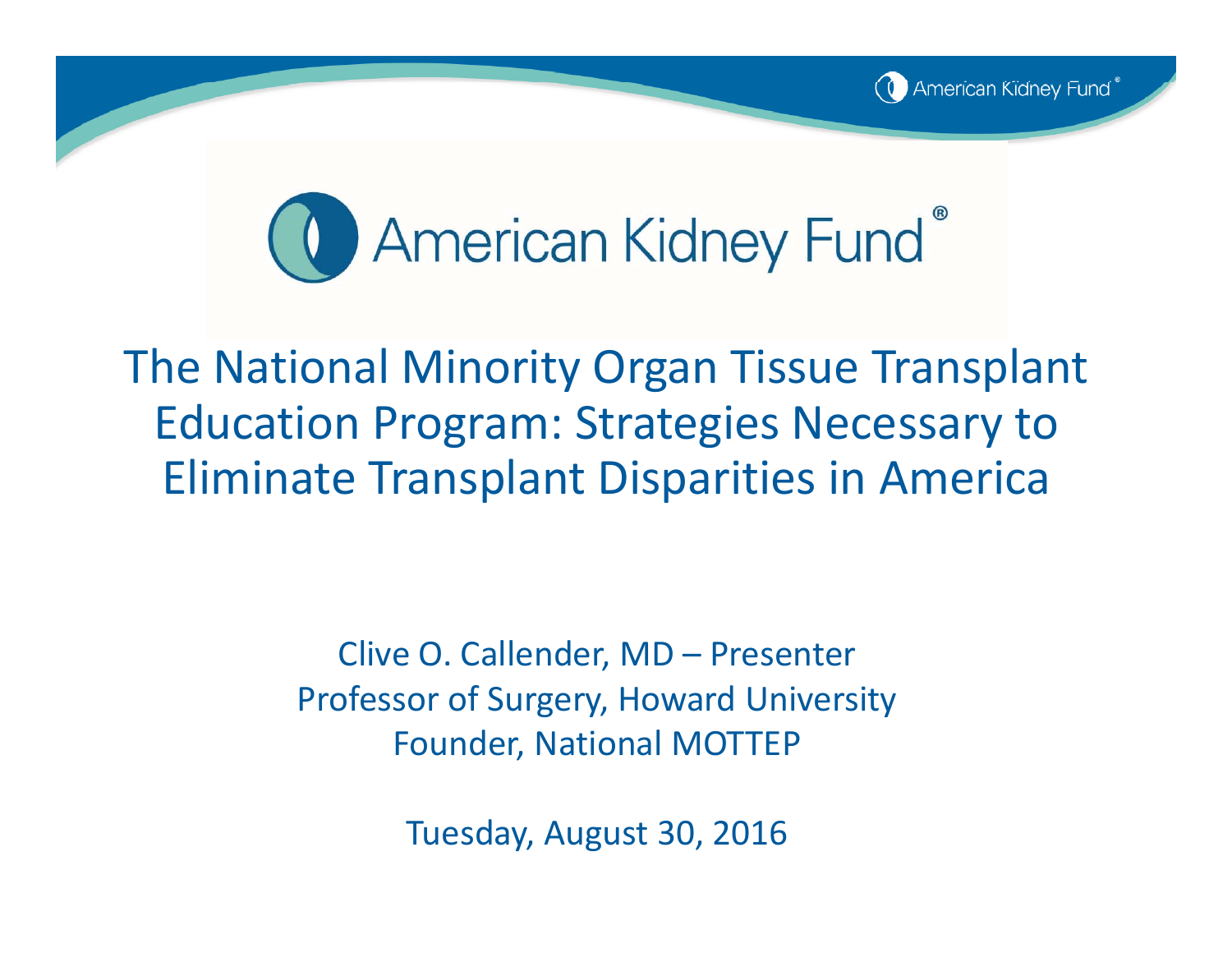

#### **Thanks to our speaker!**



- •Dr. Clive O. Callender
- • Professor of Surgery at Howard University College of Medicine
- •**• Founder of both National Minority** Donor Awareness Week and the National Minority Organ/Tissue Transplant Education Program (MOTTEP)
- • Dr. Callender helped develop the first minority‐directed dialysis and transplant center in the United **States**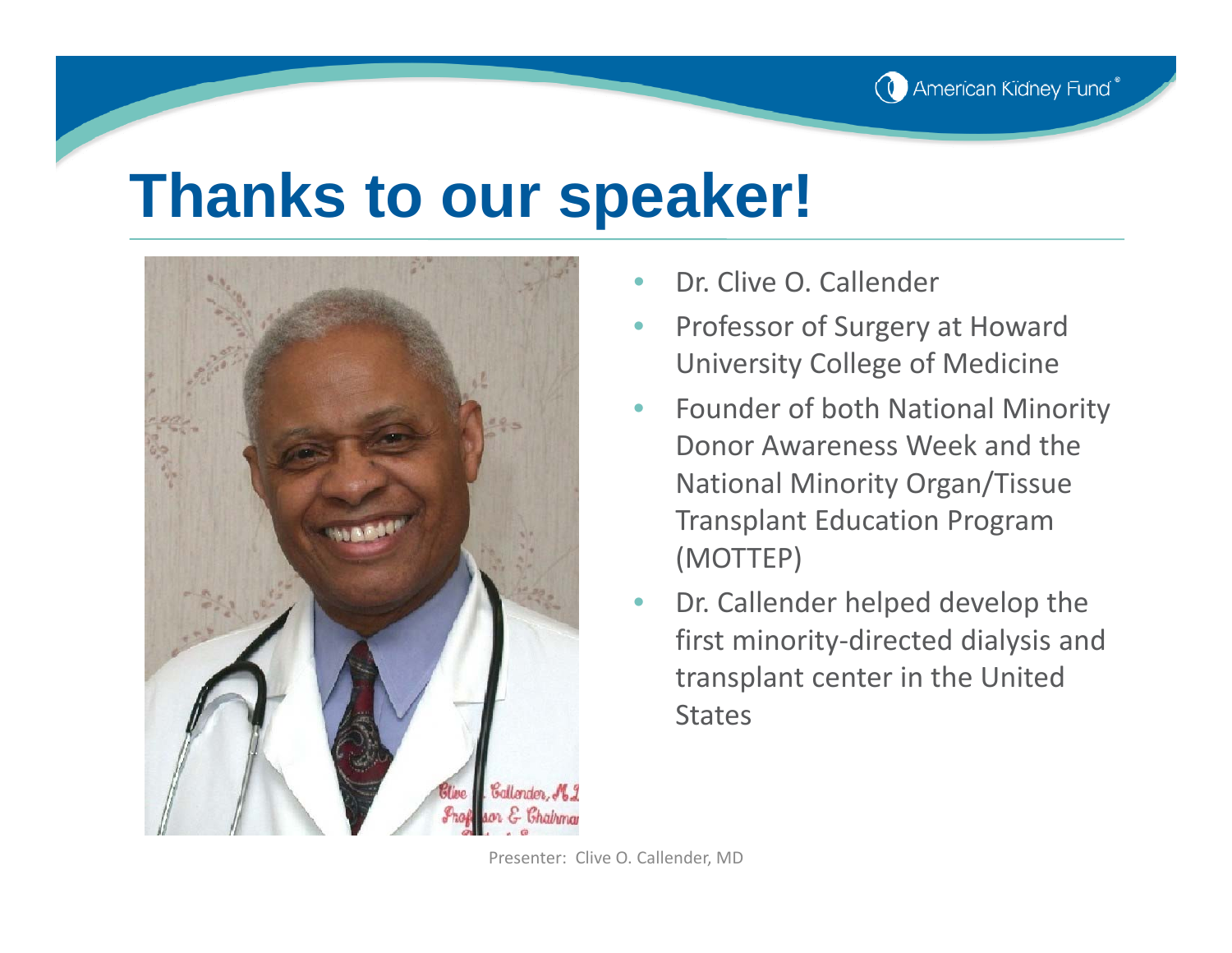

# INTRODUCTION

• In 2002, twelve (12) key issues associated with transplant ethnic disparities were identified as well as strategic plans for the elimination of each of these.

Presenter: Clive O. Callender, MD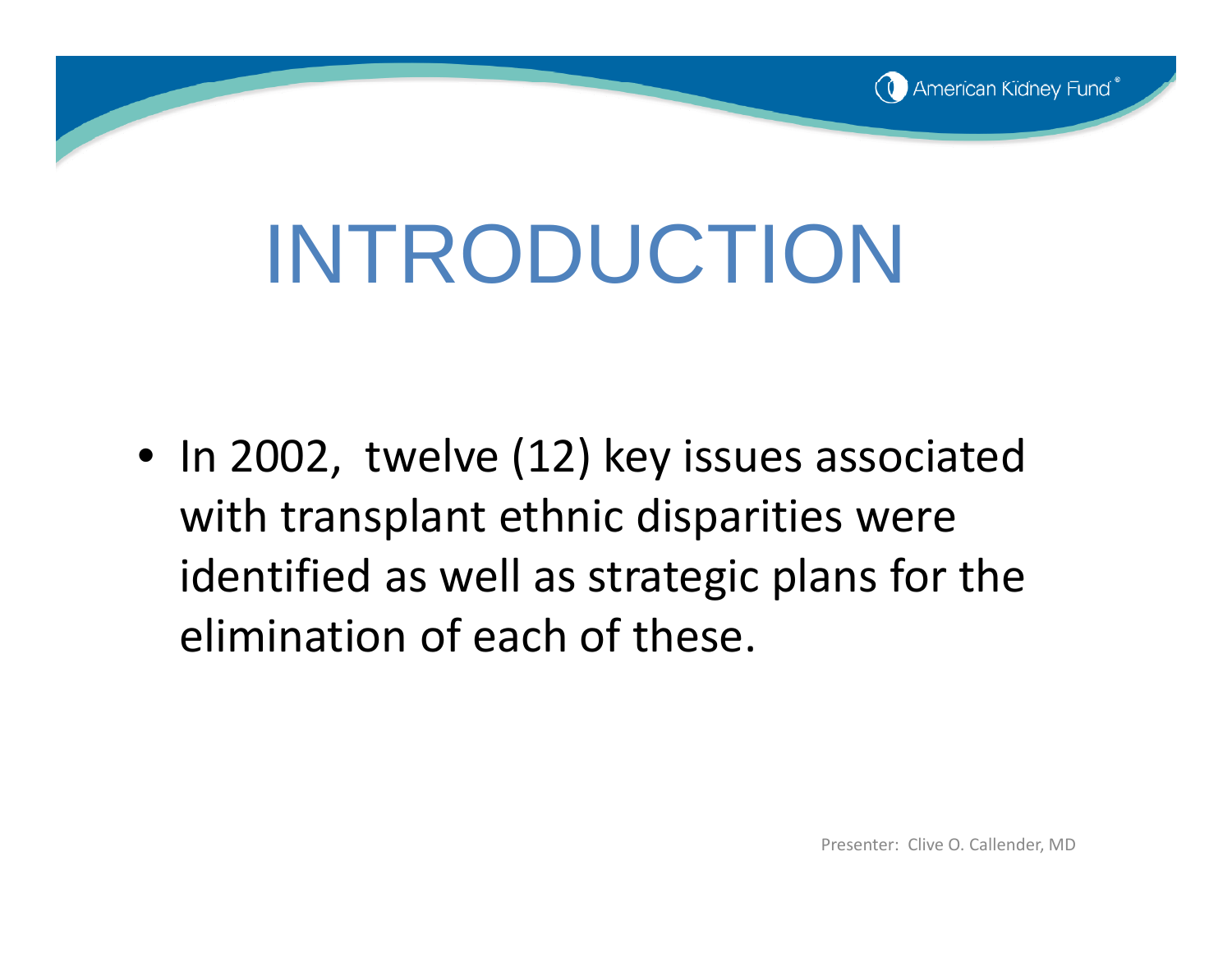

# INTRODUCTION

• This presentation addresses the current status of each of these and identifies three additional disparities as well as other steps that can be taken to narrow these disparities ‐ many of which are now more than 40 years old.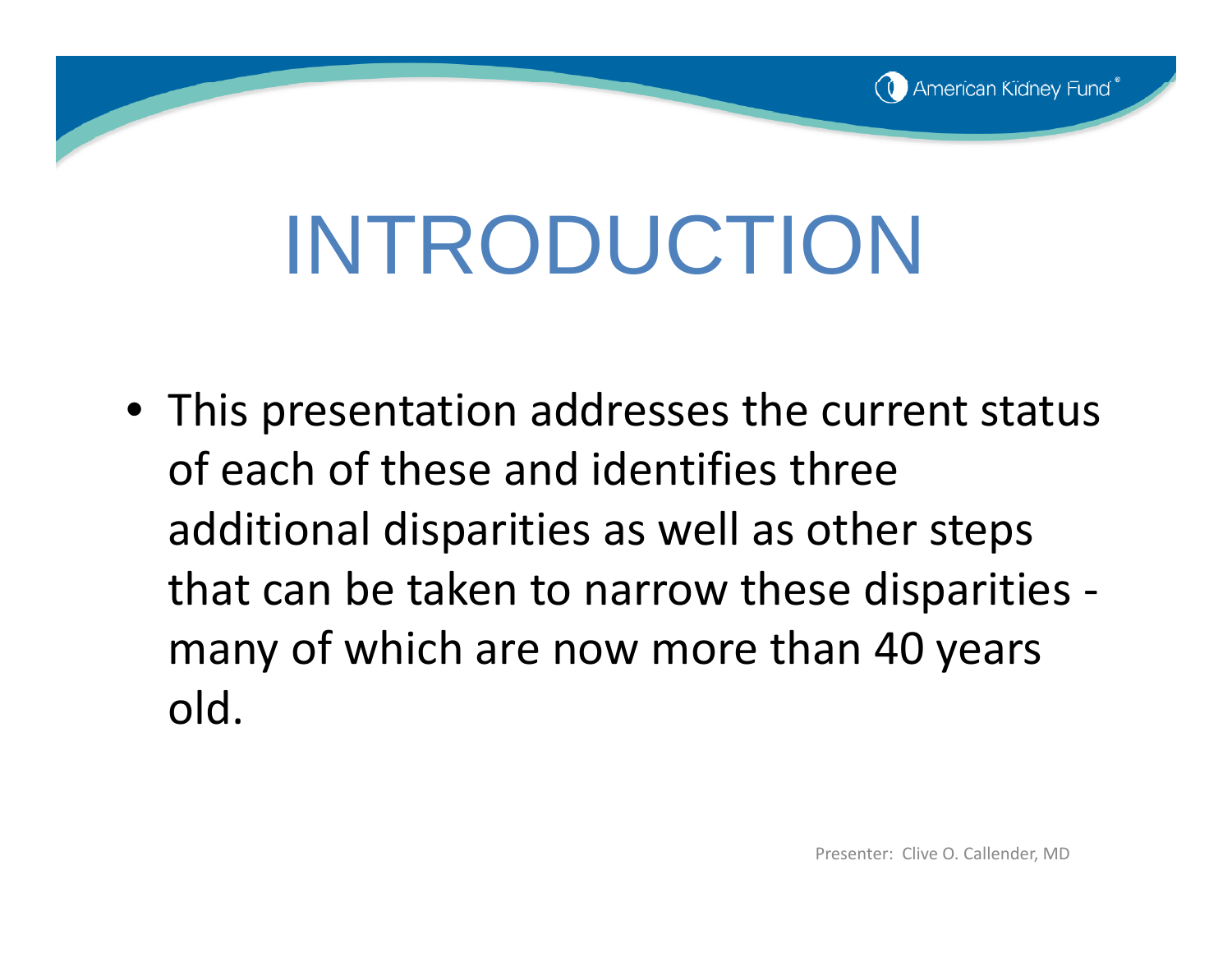

# The Key Problem

• Health disparities in the Unites States of America are <sup>a</sup> major source of concern. The narrowing of the majority‐minority health disparity gap has been <sup>a</sup> priority of our federal government for the past 30 years.(Heckler Report,1985)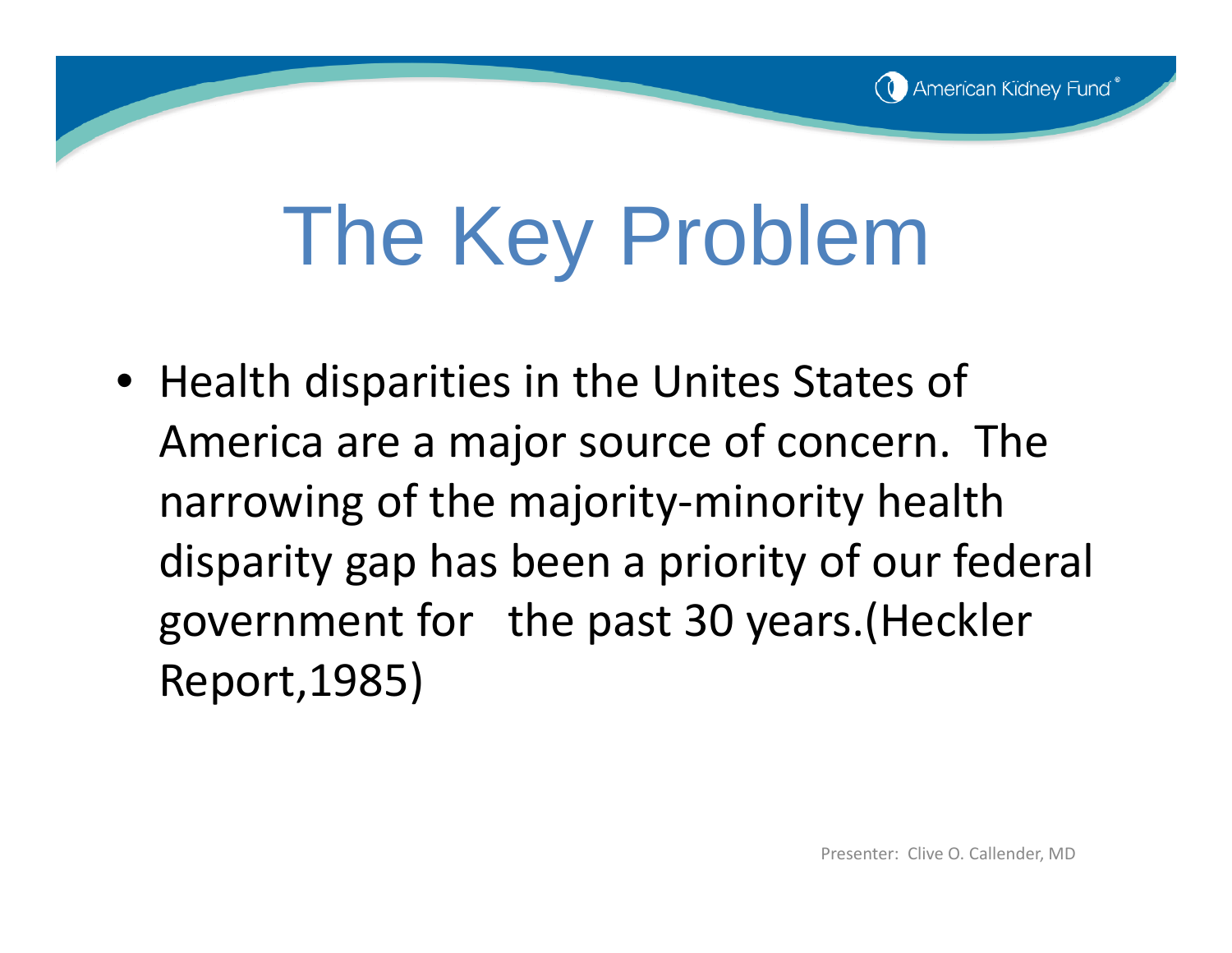# **Health Disparity**

• We first became aware of these disparities in 1972, more than 40 years ago. Since then ten are unchanged or have worsened, four have changed or are in the process of changing, and three new ones have been added.

(C) American Kidney Fund®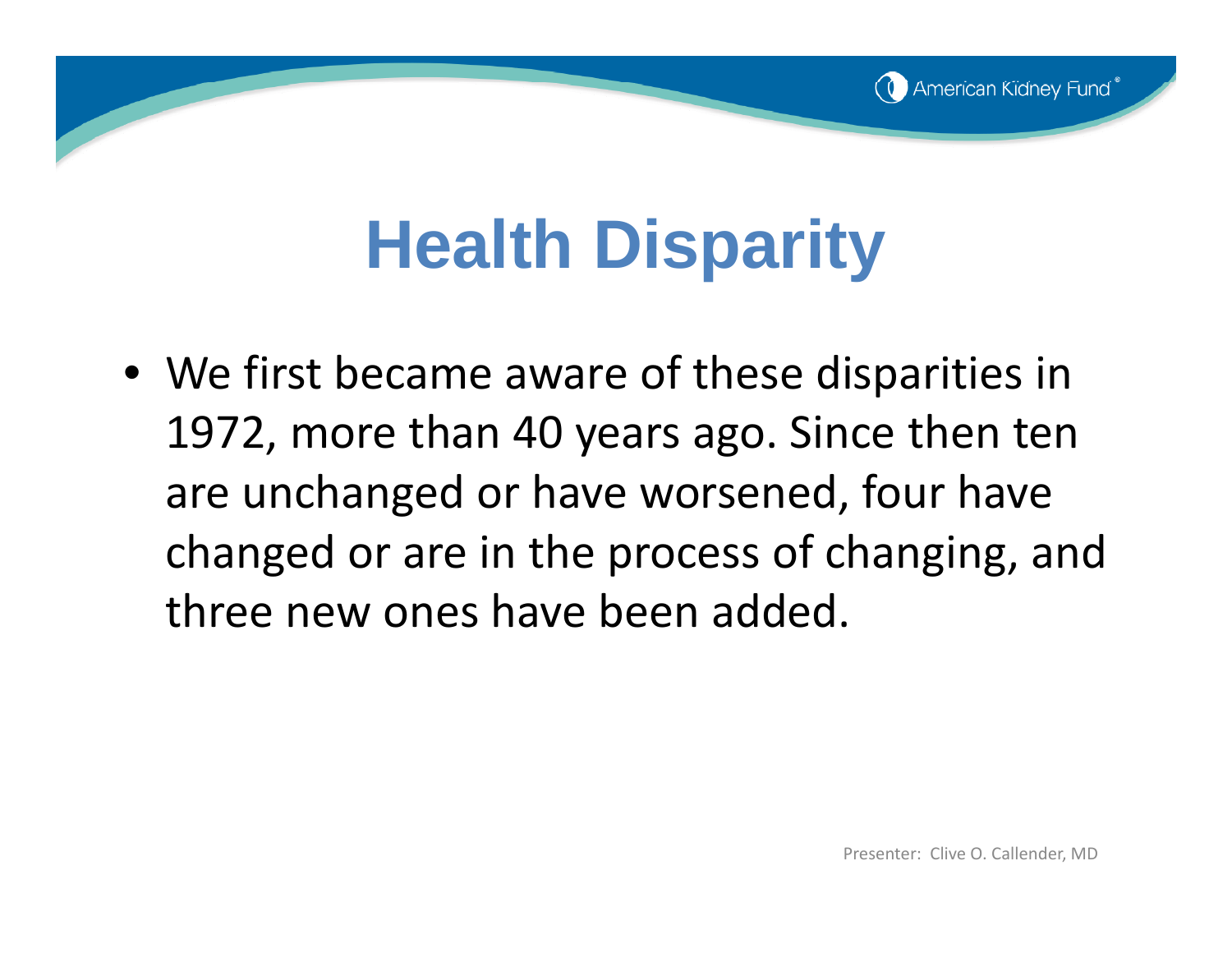

## **Health Disparity**

- While the general gender health disparity is in favor of female longevity, few are aware of the gender and the age disparities as they relate to ESRD and Kidney Transplantation.
- The goal of this presentation is to educate the participants regarding all of these matters.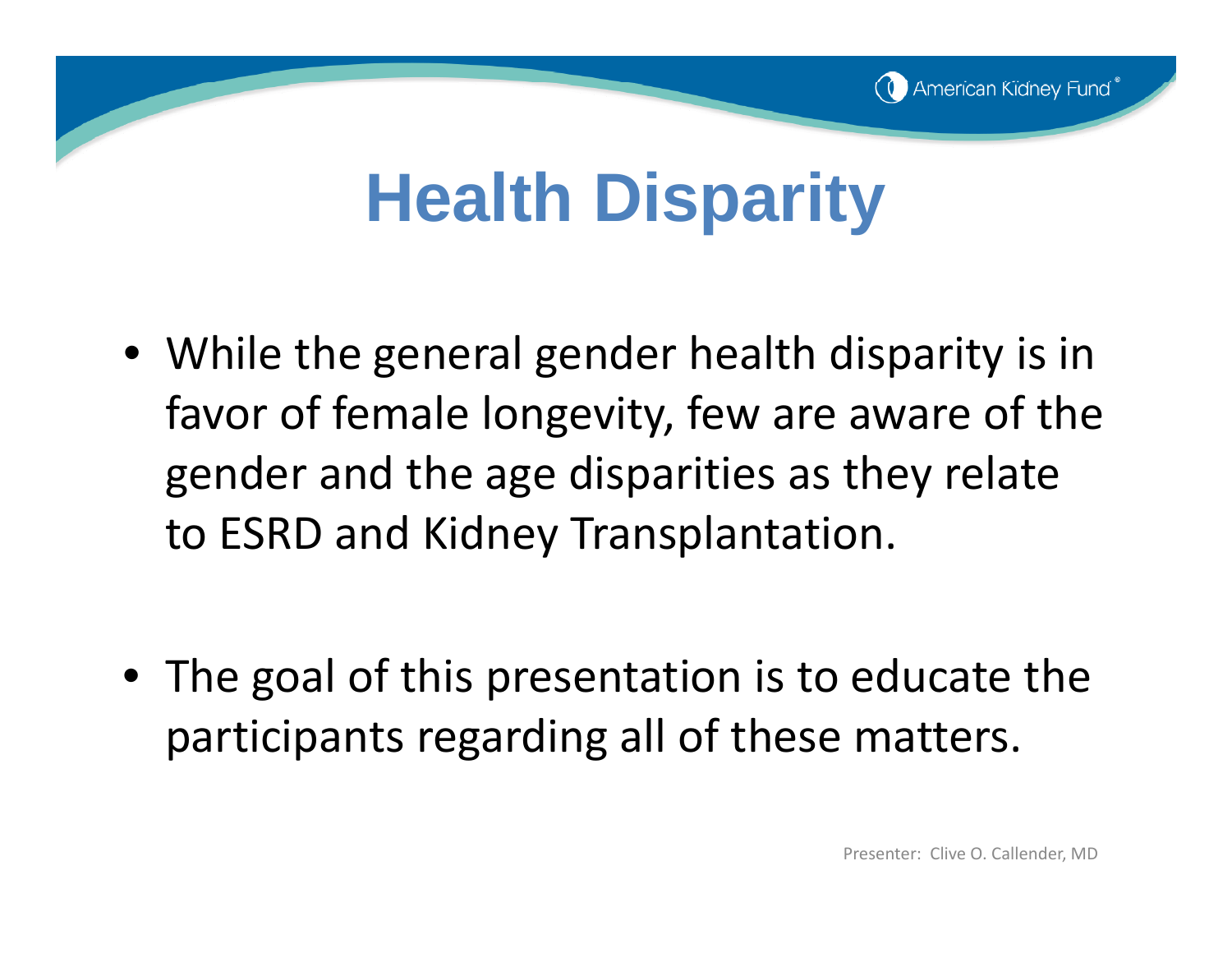

#### **Presentation Goals**

At the end of this presentation, participants will be able to:

- Identify the additional steps necessary for transplant health disparity elimination
- Identify which of the 17 disparities have been narrowed or eliminated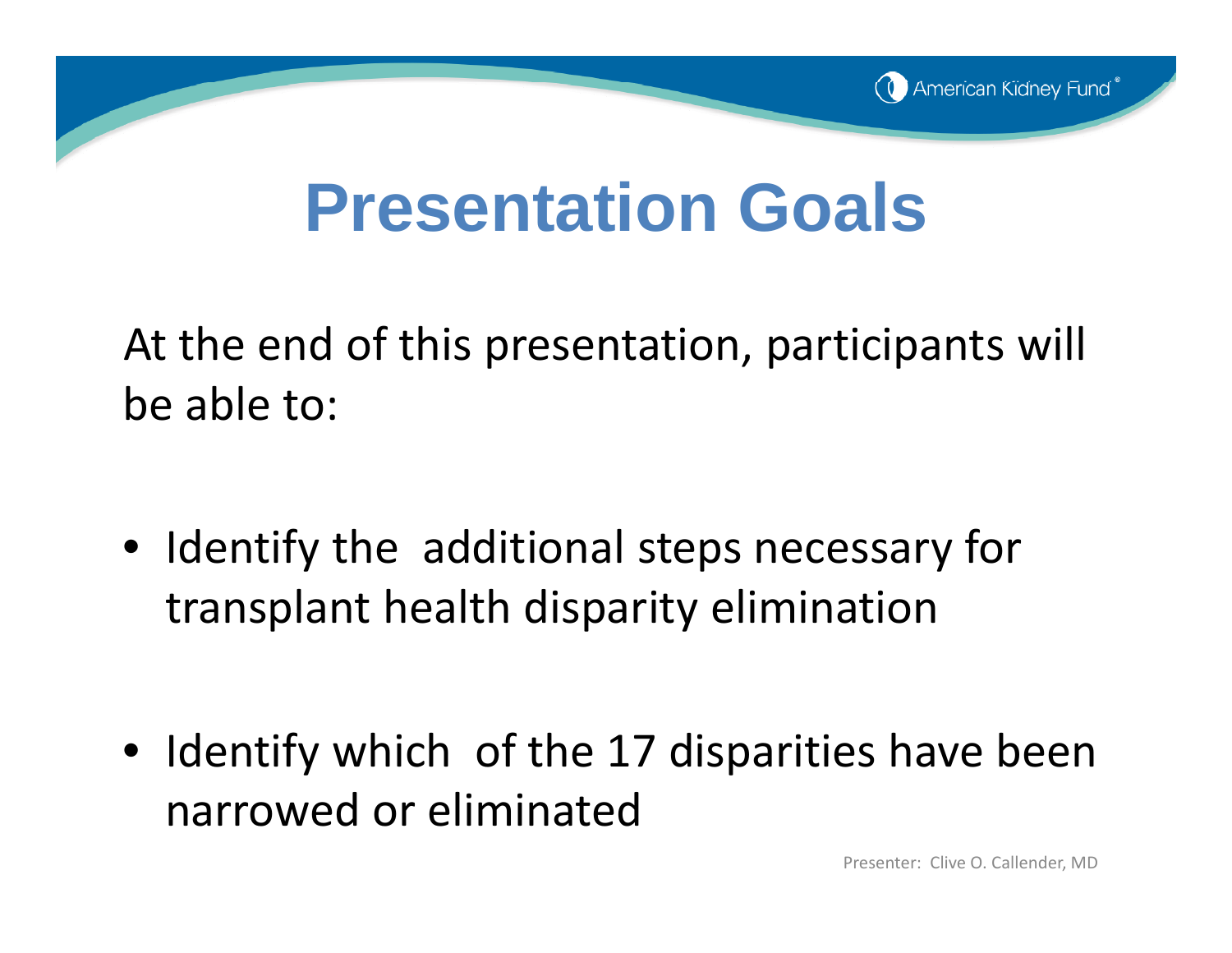

#### **Presentation Goals**

- Appreciate the importance and value of fighting political battles from within
- Recognize that while the female gender is a positive for health in general and longevity in females is evident in most countries, that in ESRD and kidney transplantation it has negative connotations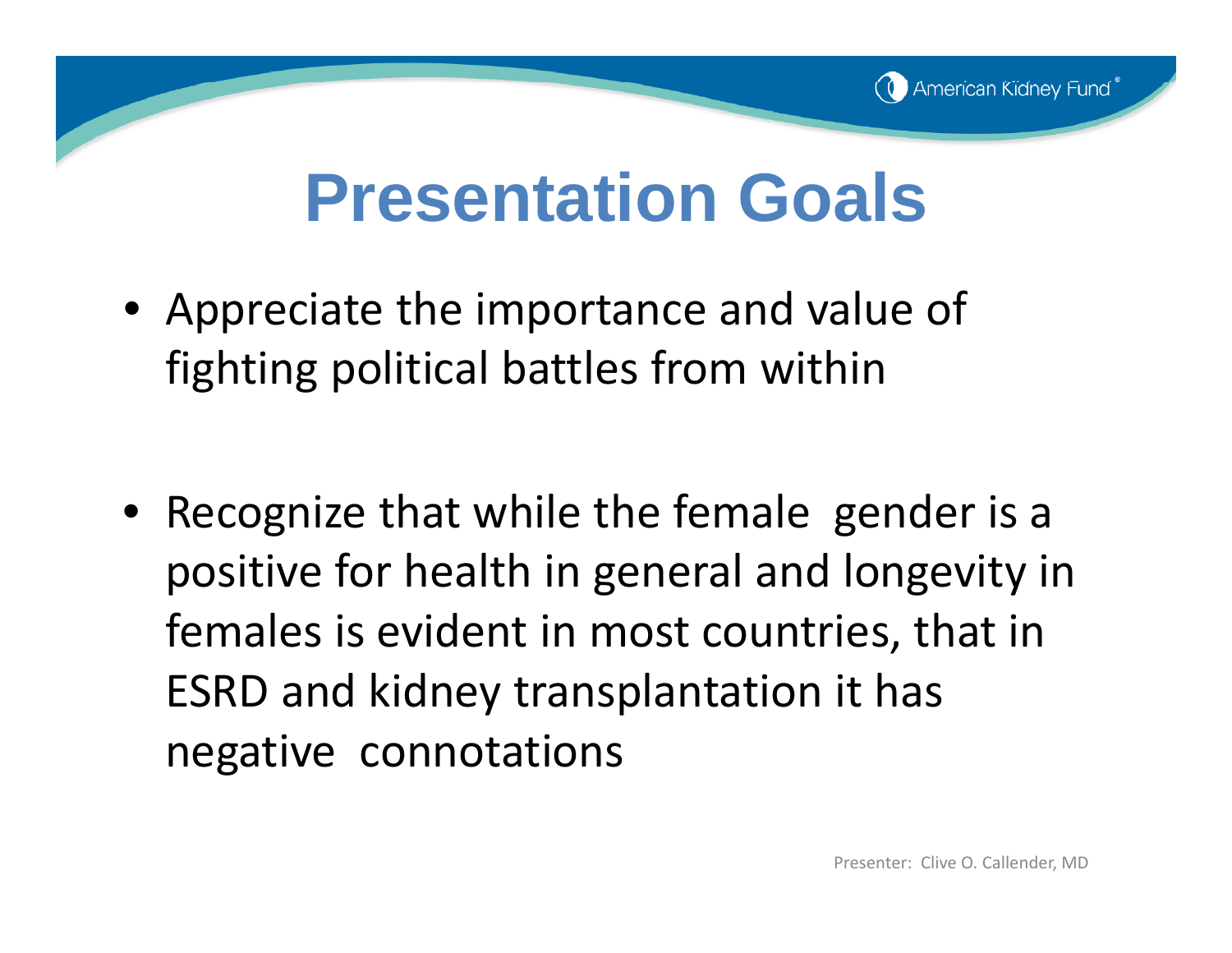# **Presentation Goals**

• Identify the wisdom of majority‐minority community education and empowerment as <sup>a</sup> powerful step in the strategy to narrow or eliminate all of these disparities.

(C) American Kidney Fund®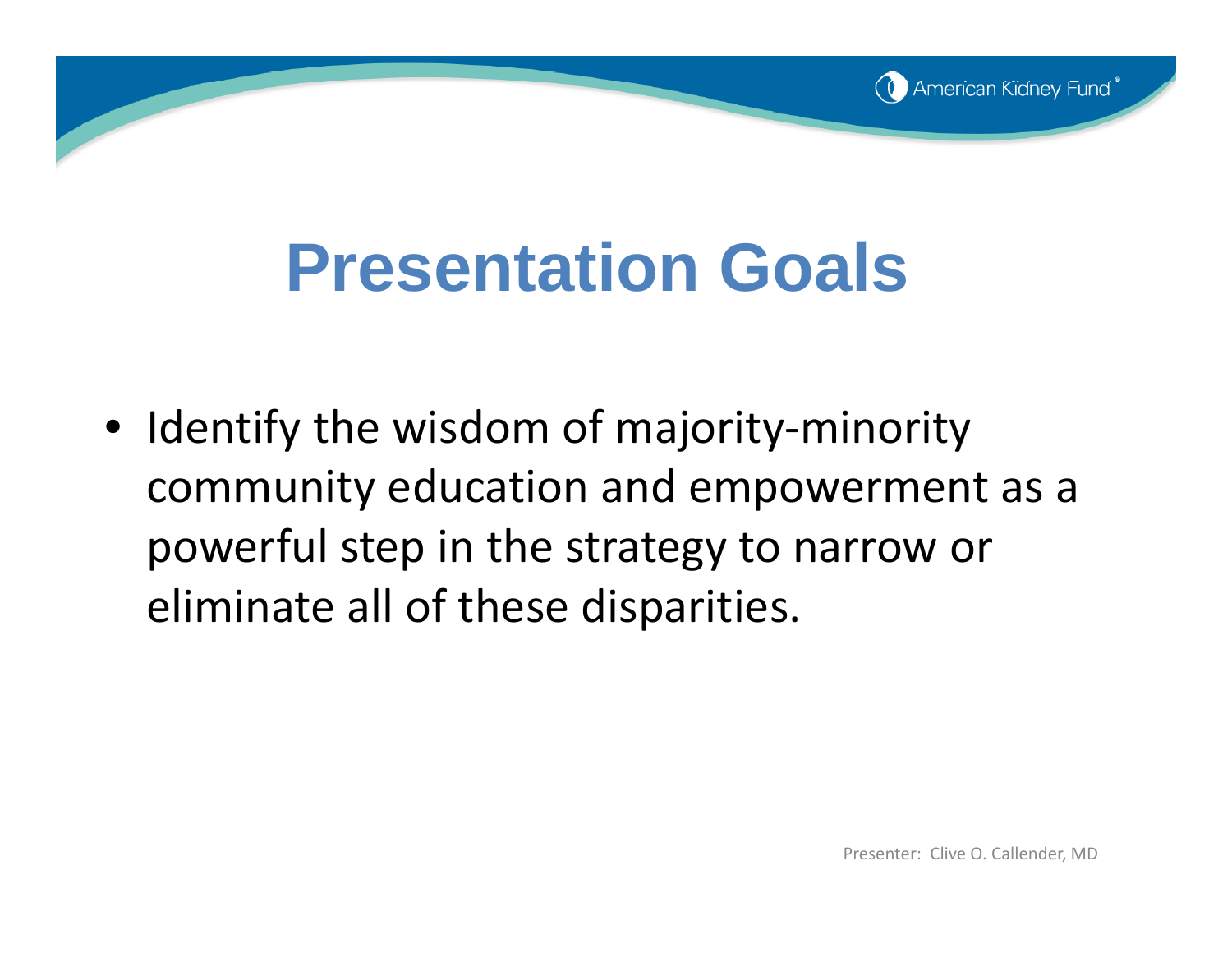**1) RACISM‐‐‐‐Eliminate the use of the term "Race" in Science and replace it with Ethnicity or Race/Ethnicity ‐‐‐ in all scientific Journals, UNOS, Census Bureau and the Federal Government.**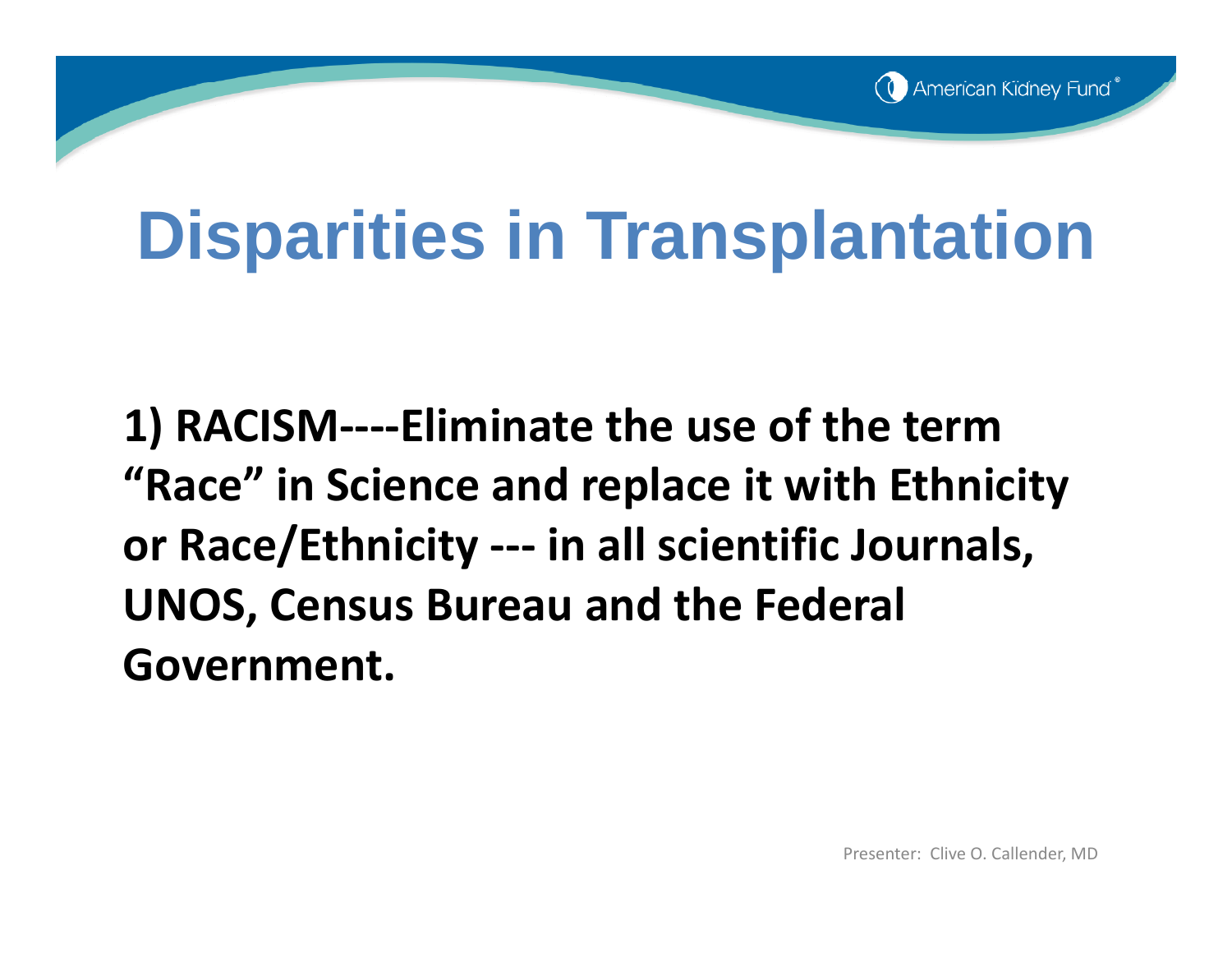**2) Eliminate the 10% to 20% poorer graft (kidney ) survival rates—begin by funding further research into the role of Institutionalized Racism [ I.R], HTN, Immunologic hyper ‐responsiveness and Immunologic heterogeneity.**

**The provision of research funding should be at the level of one billion dollars.**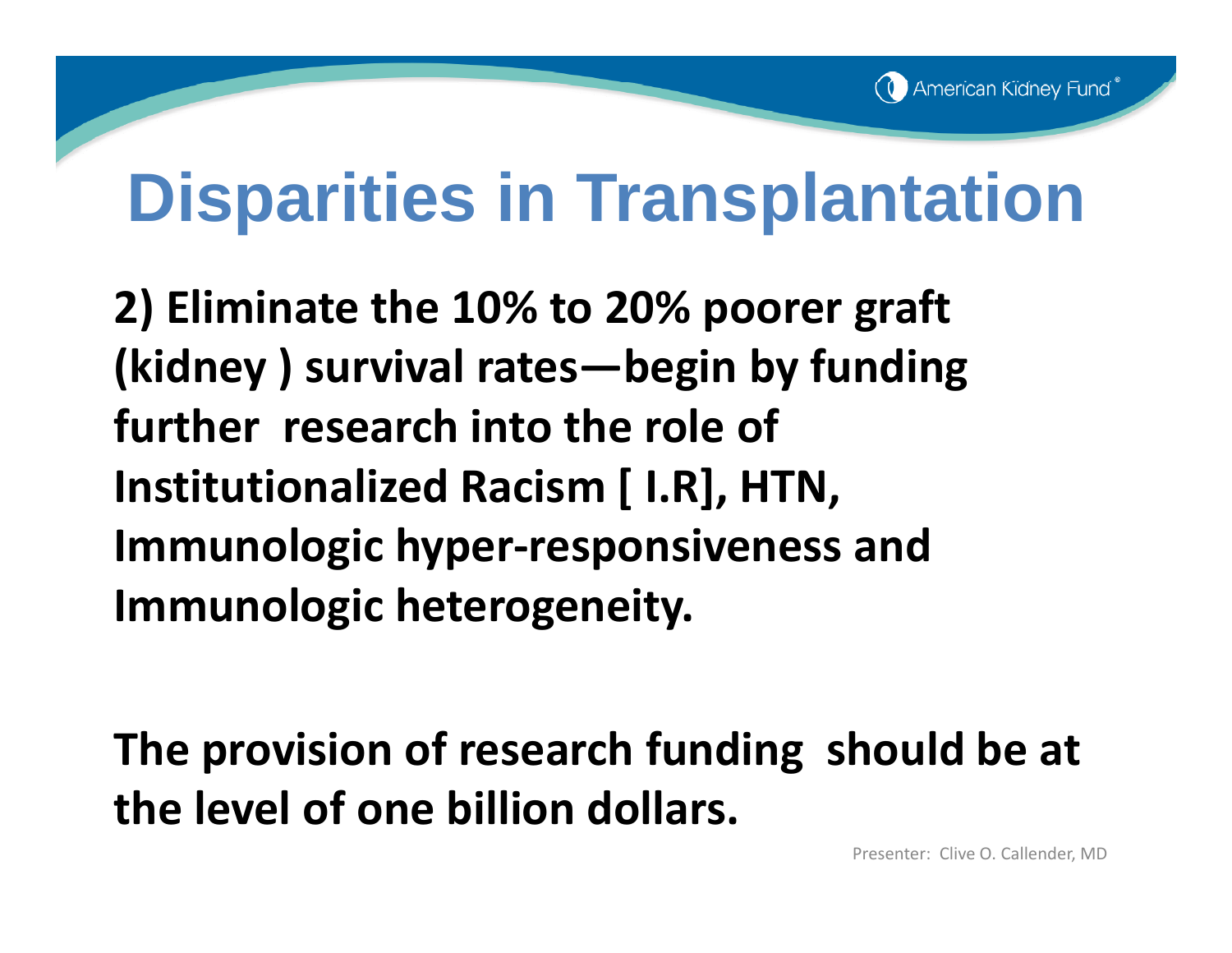- A.A. continue to have a 42% higher risk of graft loss 5 years after kidney transplants.
- Functional kidney graft survival in A.A. is ½ of that of other ethnic groups.
- This disparity remains now 40 years after Opelz first described this. **Presenter: Clive O. Callender, MD**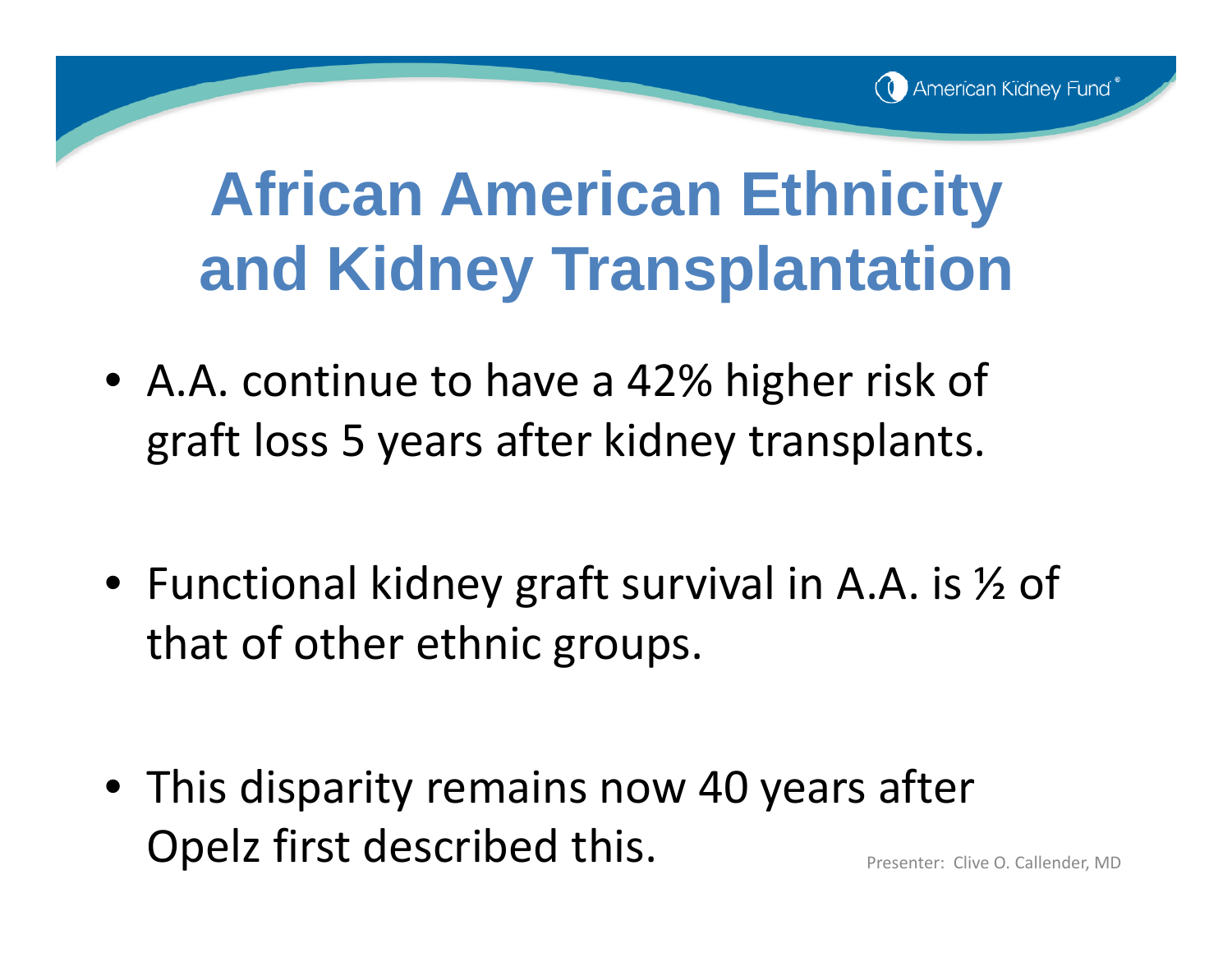

- In general, A.A. have better outcomes with more potent immunosuppressive regimens (cytolytic Induction, Tacrolimus, Cellcept, Corticosteroids).
- Success in transplantation of A.A. likely requires an individualized approach to immunosuppression choice and dosing.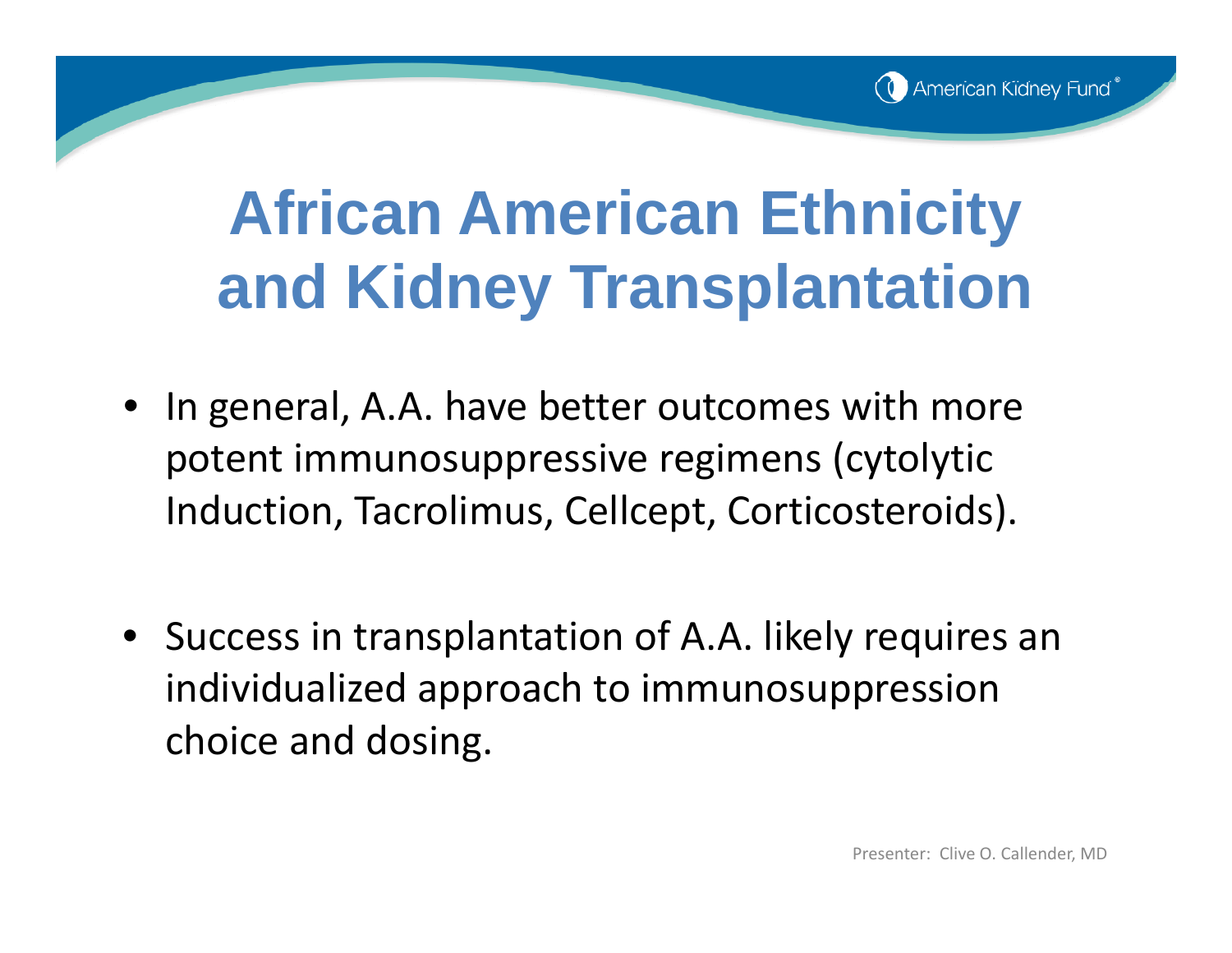

- Based upon patient specific risk factors (age, comorbidities, socioeconomics).
- •• Donor and recipient genotyping and the presence of APOL1 and pharmacogenetics differences as seen with the different rates of metabolism of drugs(CYP3A5).

Presenter: Clive O. Callender, MD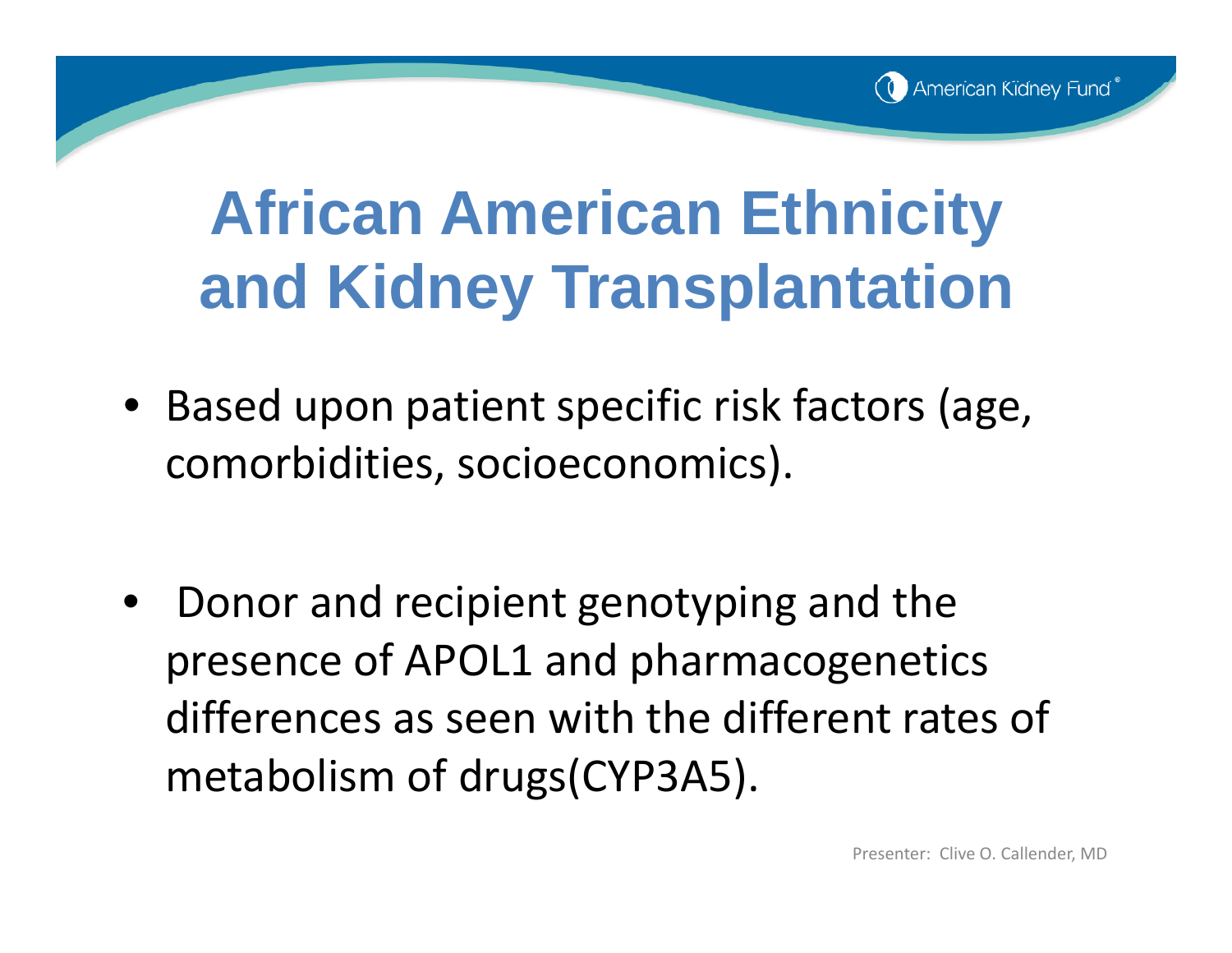- African Americans(AA) require more anti ‐ rejection medications than other ethnic groups for optimal immunosuppression.
- Mycophenolic acid therapy is more effective at reducing acute rejection than azathioprine in AA.

Pitch, NA., et al. Annals of Surgery 2014, 259:888‐93 Neylan, J.F., et al. Transplantation, 1998, 65:515‐23. Neylan, J.F., et al. Transplantation, 1997, 64:127-82.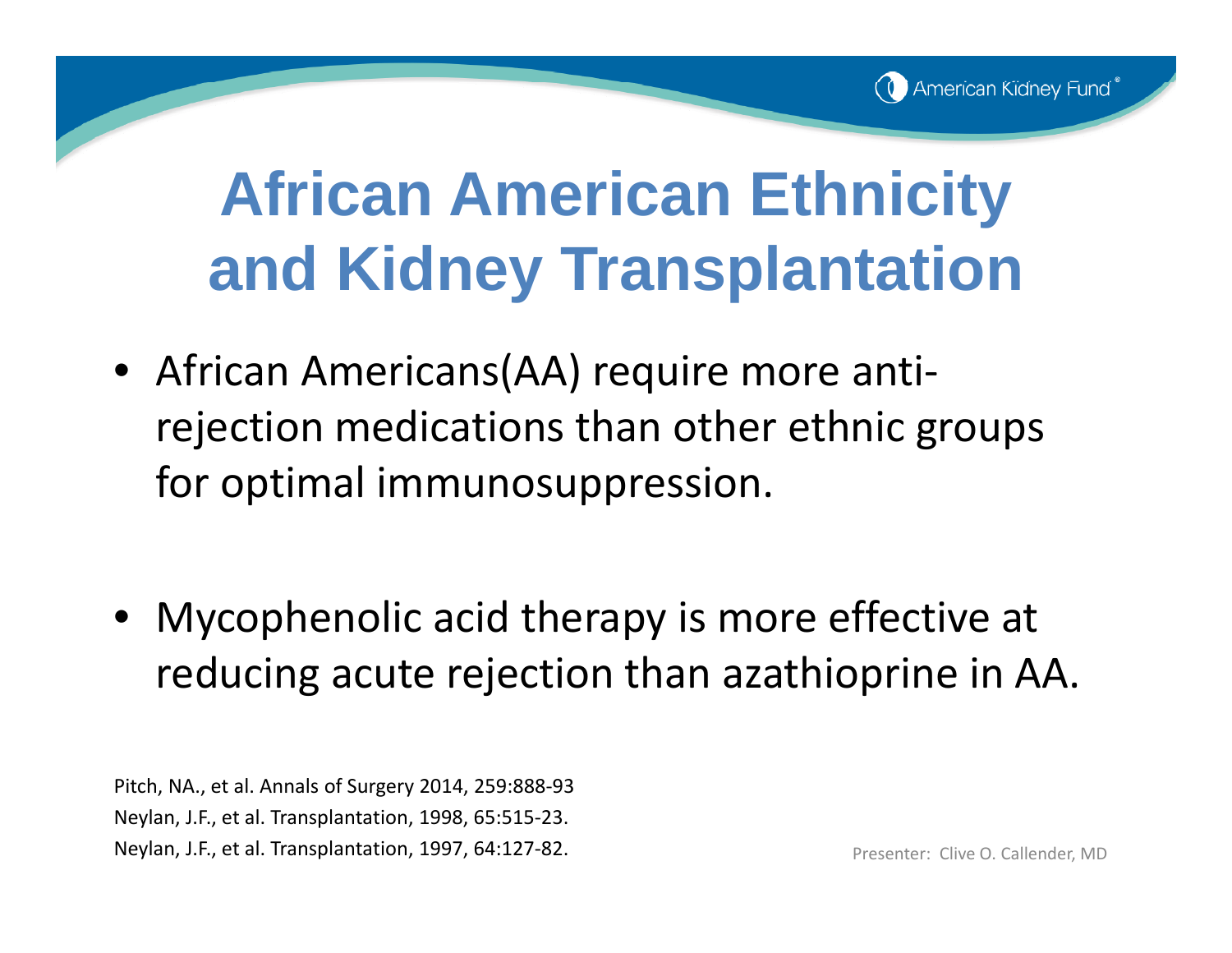

• The incidence of acute rejection is lower in A.A. when tacrolimus and induction therapy are used than in Caucasian ethnic groups.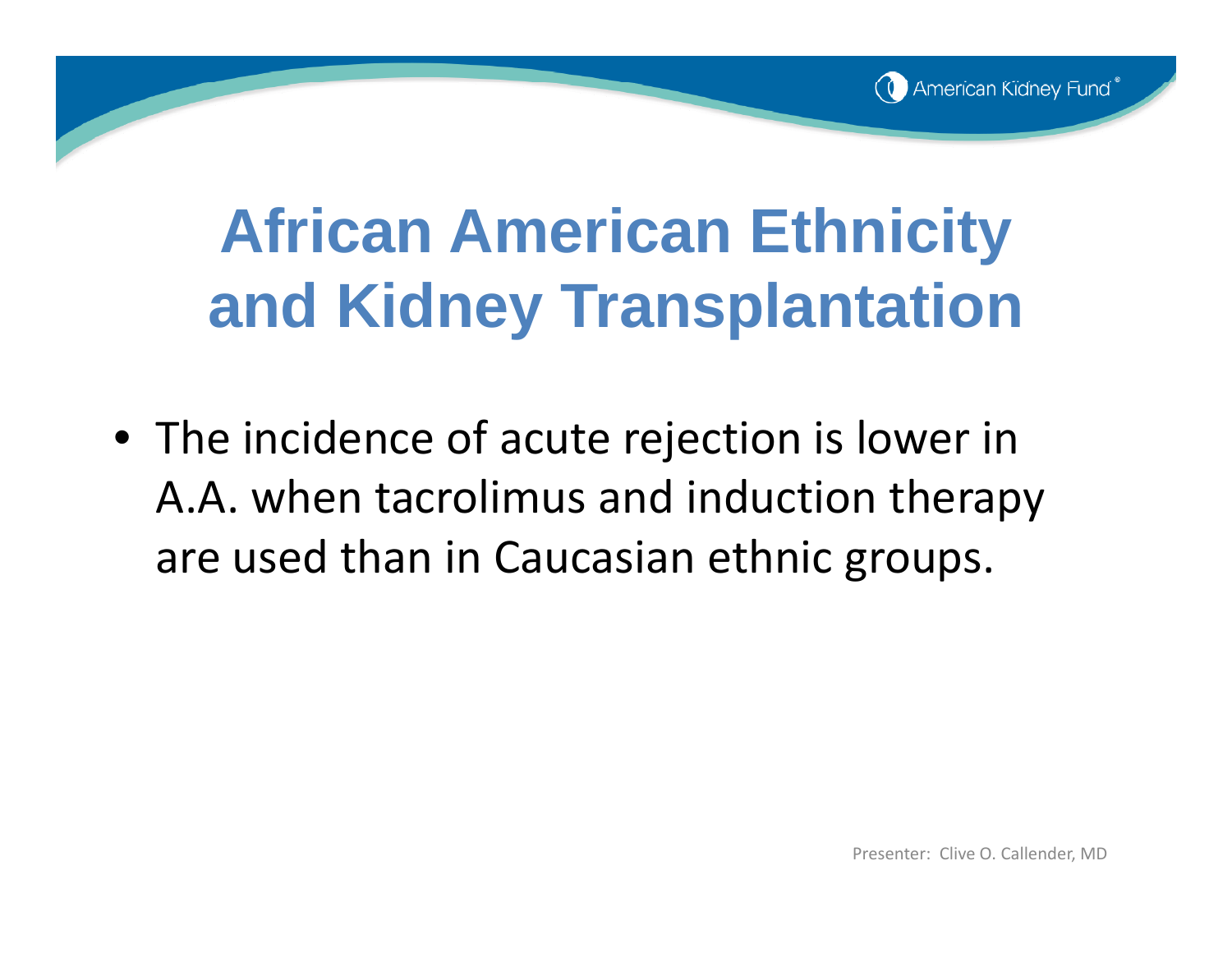**3)** *(Changing)* **The Transplant Waiting times for A.A.‐‐Eliminate transplant waiting time which is twice as long as for Whites –the application of the Euro transplant model of Danovitch, Cohen and Smits to overcome the causative barriers of I.R., HTN, Immunologic hyper responsiveness, and immunologic heterogeneity.**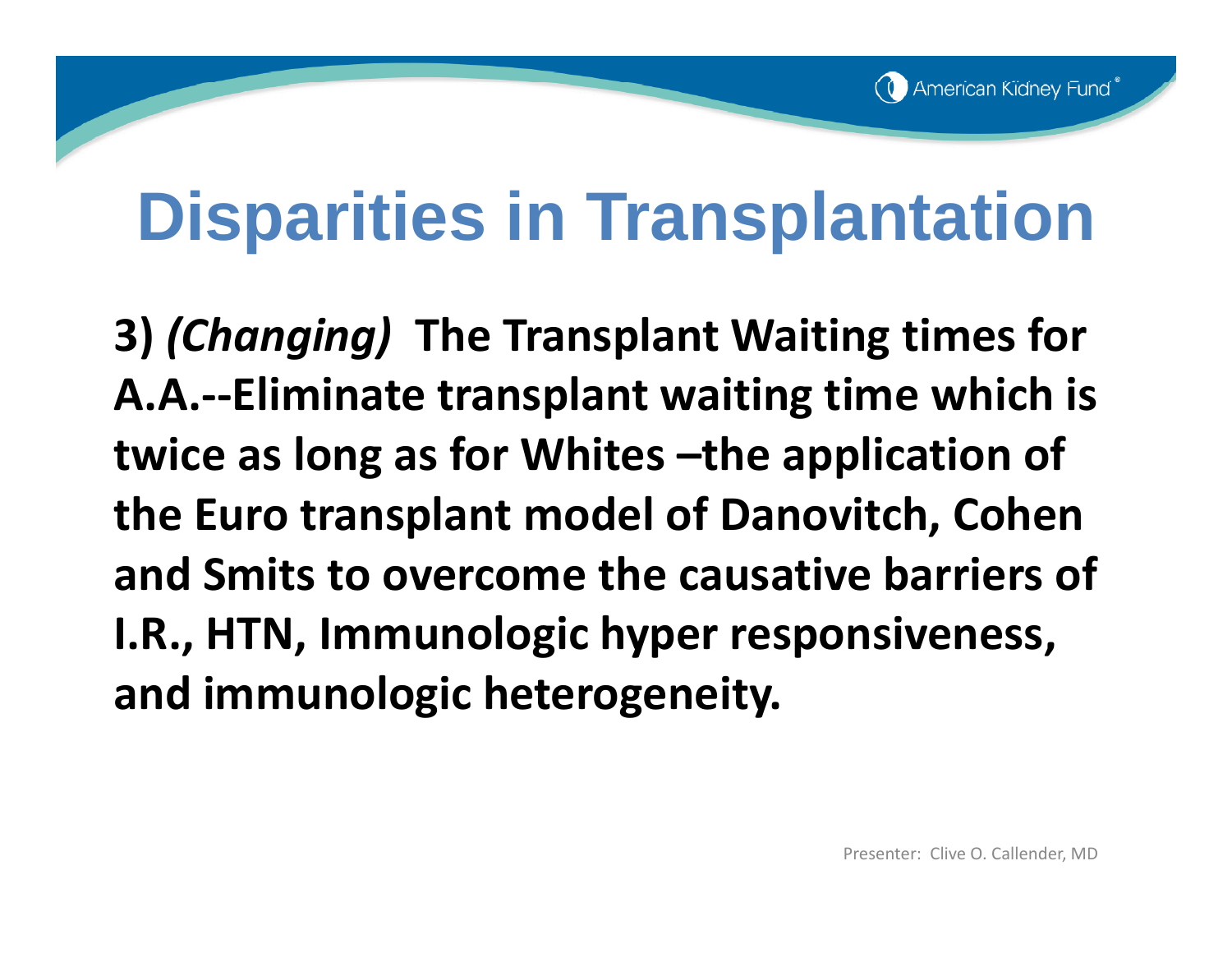**4) The higher prevalence and incidence rate for kidney failure which in Blacks is 2 ‐ 4 times more frequent than the rate for Whites‐‐‐‐‐‐ stress reduction ("The BE Blessed Model "), exercise, proper nutrition‐‐‐The application of the MOTTEP‐‐Love Yourself, Take Care of Yourself Program in all communities.**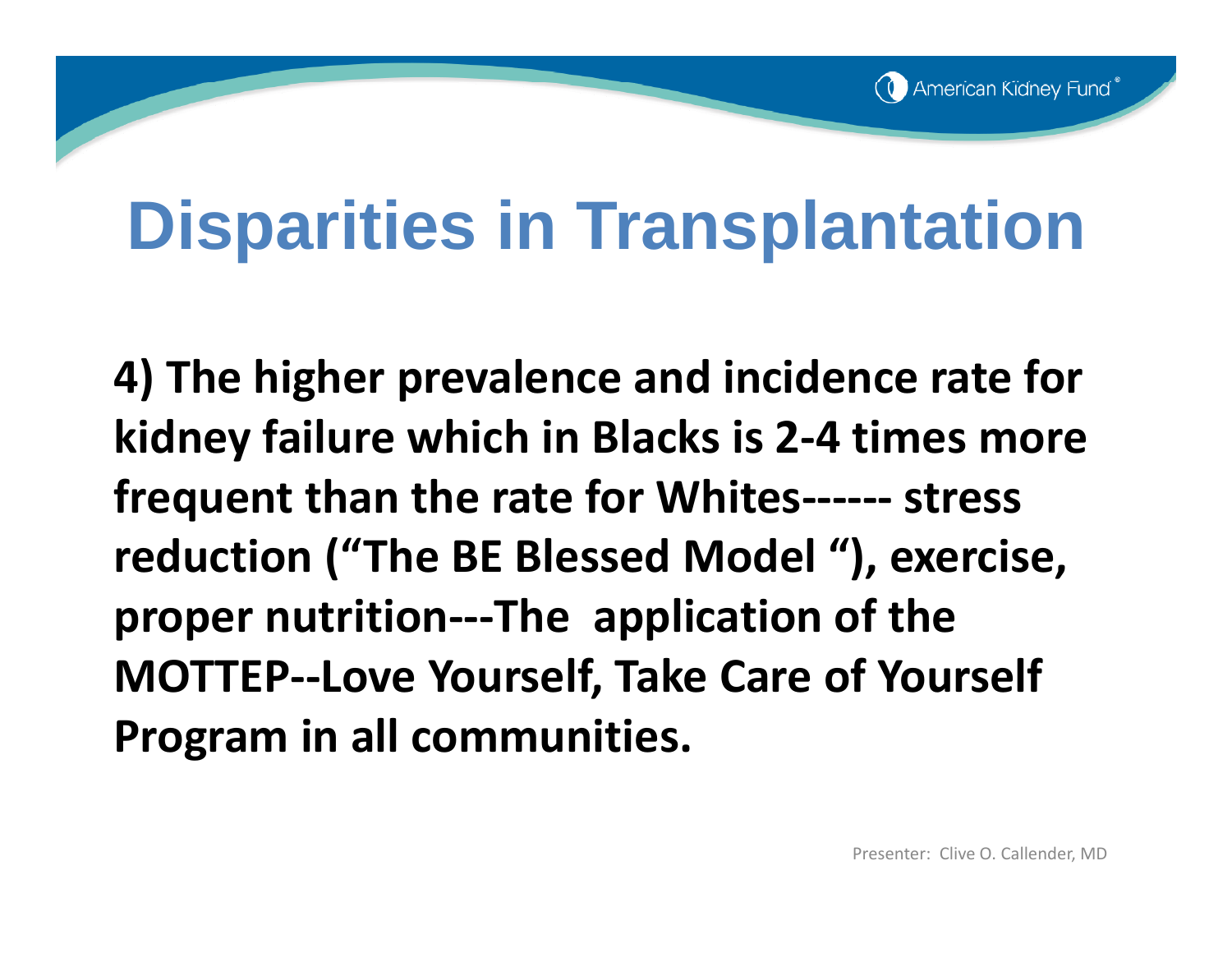**5) A.A. and other minorities are referred for dialysis and transplantation 12 ‐18 months later than White (Caucasian) ethnic groups— Community Education and Empowerment are necessary to overcome I.R.**

**As a consequence of the adoption of the Eurotransplant Model of Danovitch, Cohen and Smits (10/2014), these numbers are changing for the better already.** The **better already.** The **presenter:** : Clive O. Callender, MD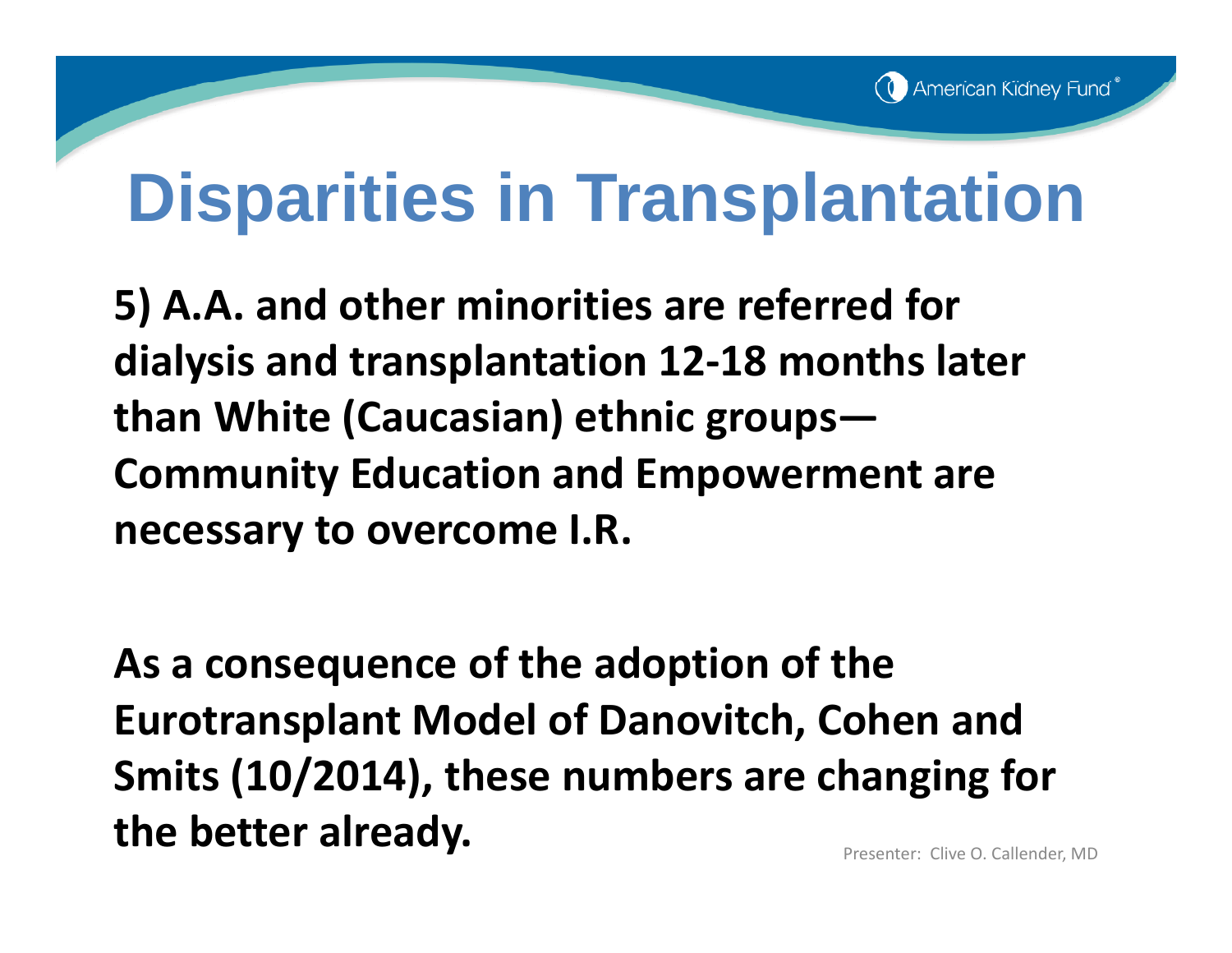**6) The "Green Screen," which keeps many minority extra renal transplant candidates and some renal transplant candidates from getting on transplant waiting lists. Eliminate the A.A. "Green Screen" for kidney and extra renal transplantation—Nationally and Regionally.**

**The Woman/Man in the mirror, can help us find creative ways to enable the under and uninsured patients to be transplanted.**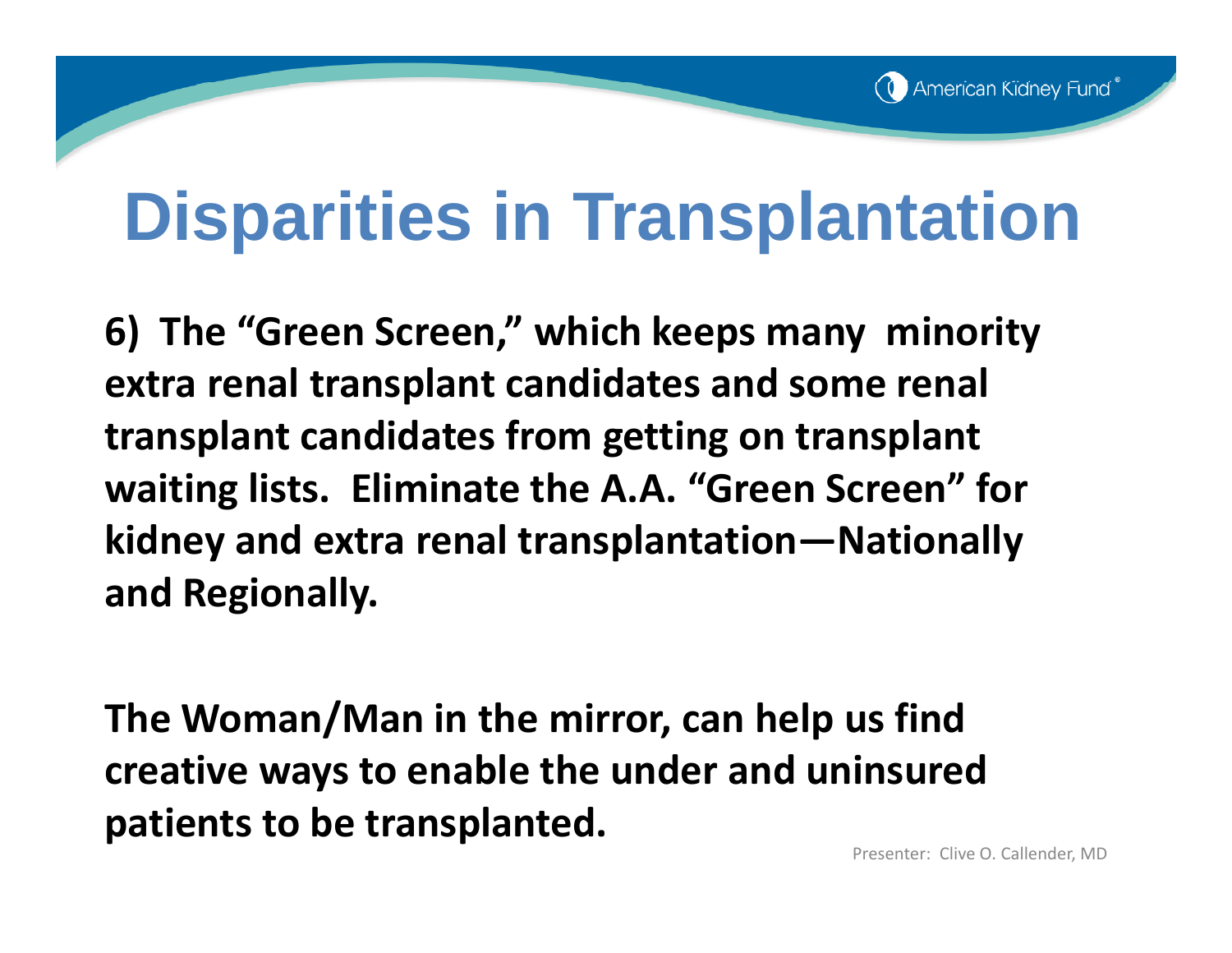**7)** *(Changed)* **A.A. patients have patient survival rates (PSR) on dialysis that are superior to all other ethnic group (twice those of Whites)—Equalize Caucasian and A.A. kidney transplant rates [now 20%C ‐10%A.A.]. Recent UNOS data 2014 indicate that Native Americanand Latino/Hispanic patient survival rates exceed A.A. and White patient survival rates.**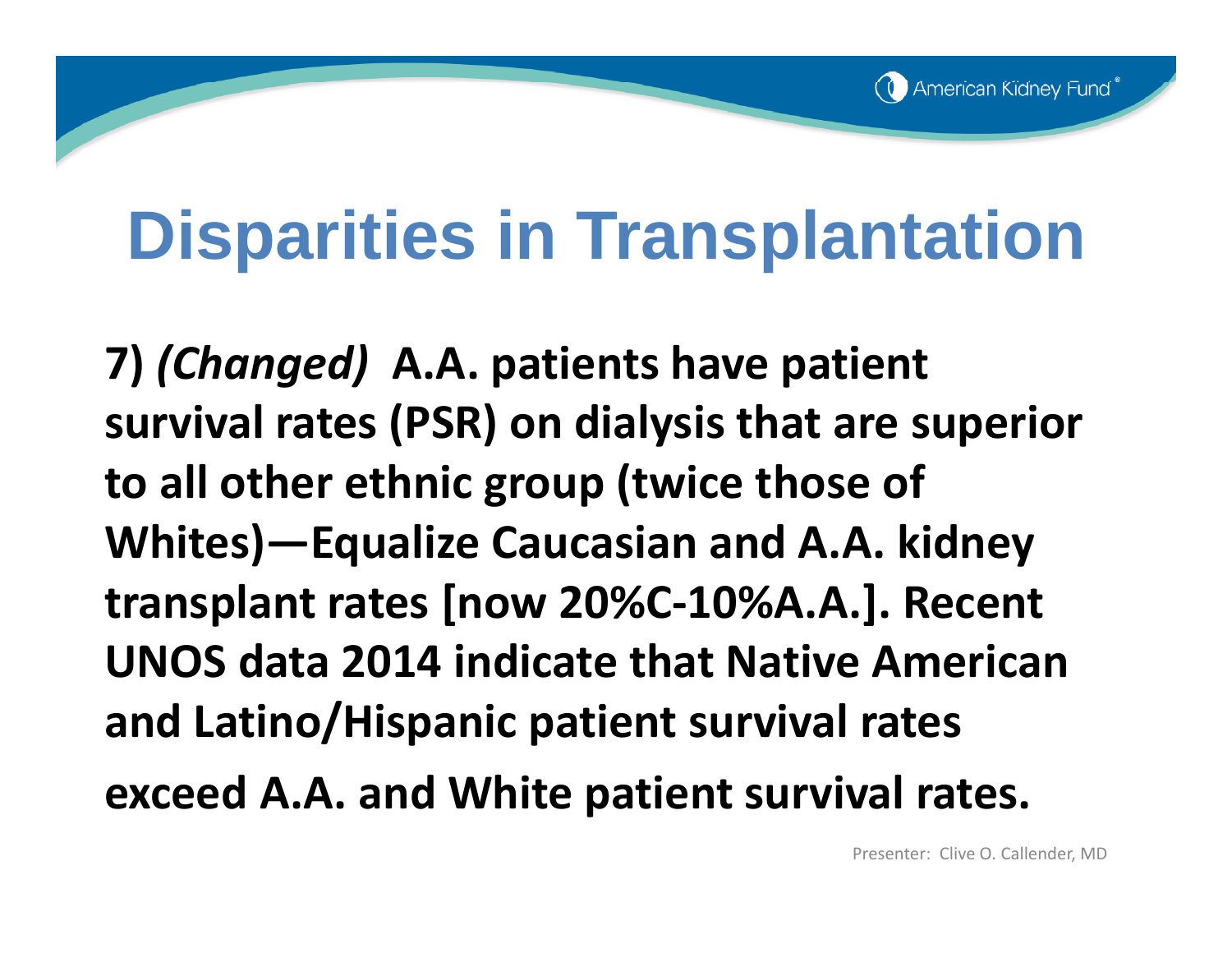**8) Reduce the organ donor ‐recipient disparity [now over 90,000]—**

**Increase ODR in all ethnic groups especially minorities via community education and empowerment, and hospital—family interactions. (***Unchanged except in A.A.* **)**

Presenter: Clive O. Callender, MD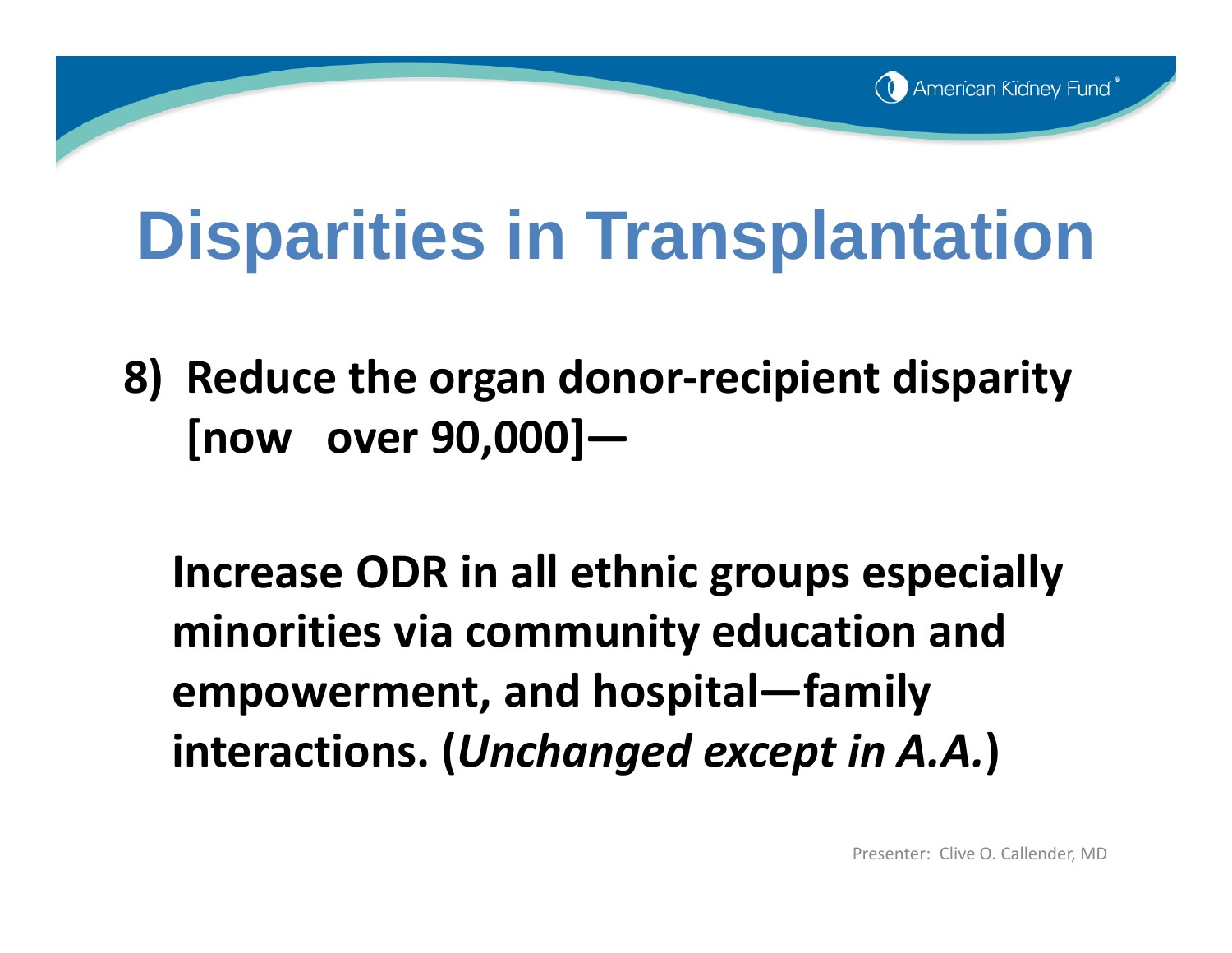• In 1982, minorities represented more than 50% of the national transplant waiting list, but represented only 15% of the donor population. Previously minorities, especially, African Americans [Blacks], were thought not likely to donate.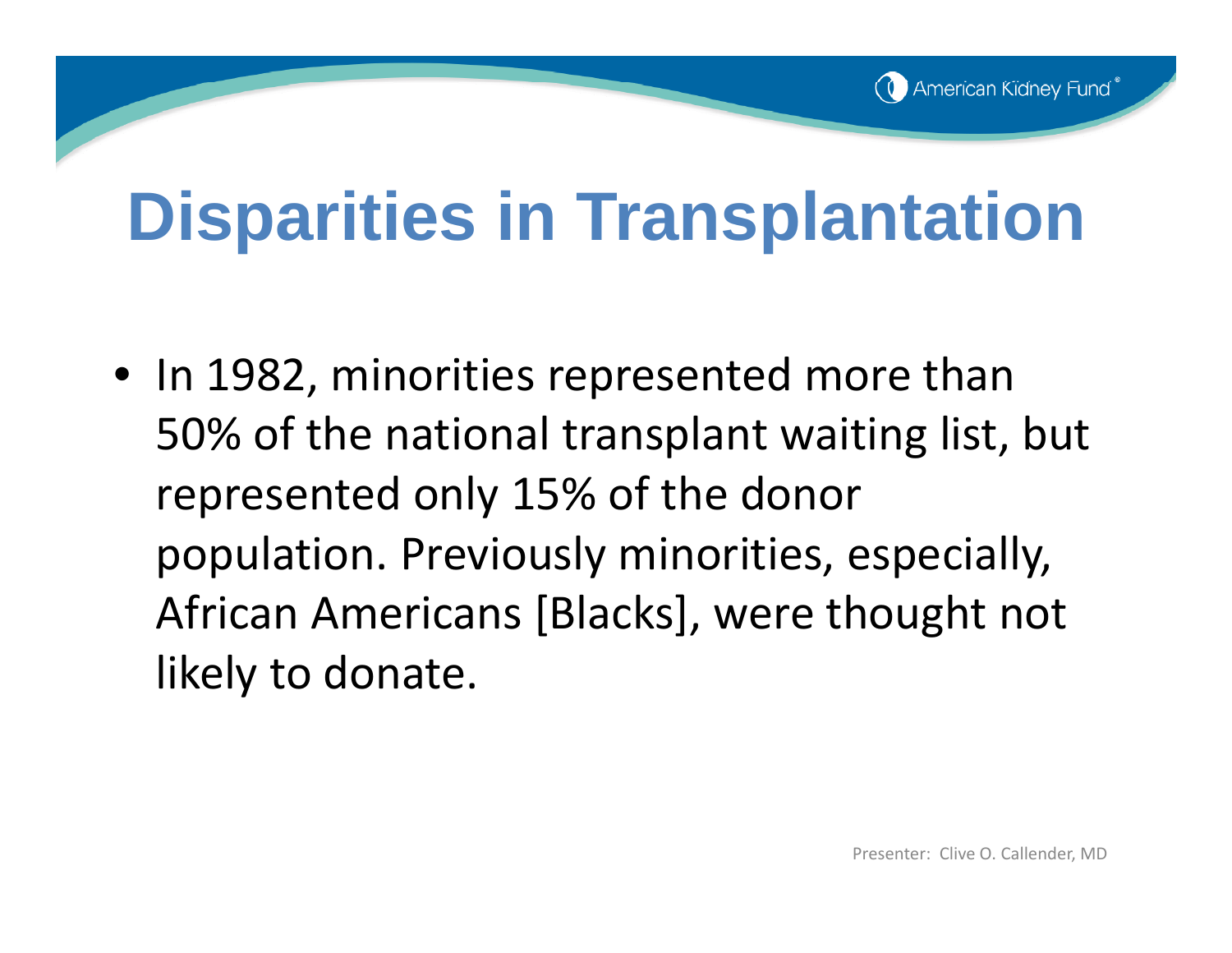#### **Organ Donors Per Million**

#### **Rising from the Bottom to the Top**

| Year | <b>Blacks</b> | <b>Whites</b> | <b>Hispanics</b> | <b>Asians</b> |  |
|------|---------------|---------------|------------------|---------------|--|
|      |               |               |                  |               |  |
| 1995 | 33.1          | 34.2          | 31.5             | 17.9          |  |
| 2010 | 35.36         | 27.07         | 25.59            | 14.70         |  |

Based on the above data from UNOS, Blacks rank as the number one ethnic group in reference to organ donors per million.

**Note: Blacks now represent 17% of the donor population (deceased and living), while representing 13% of the total U.S. population.**

Presenter: Clive O. Callender, MD

(C) American Kidney Fund®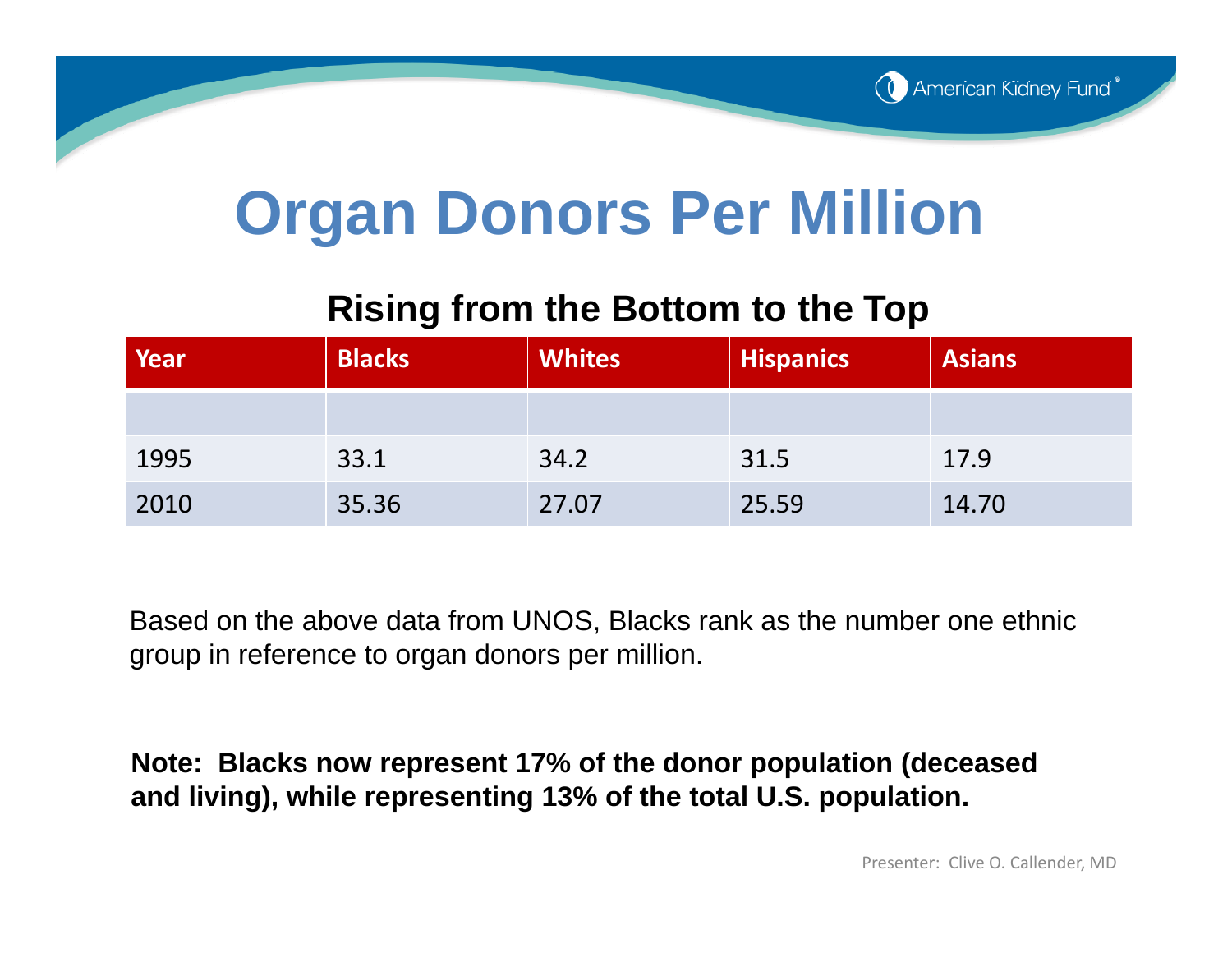

#### **CURRENT MOTTEP SITES**

National MOTTEP Office



Presenter: Clive O. Callender, MD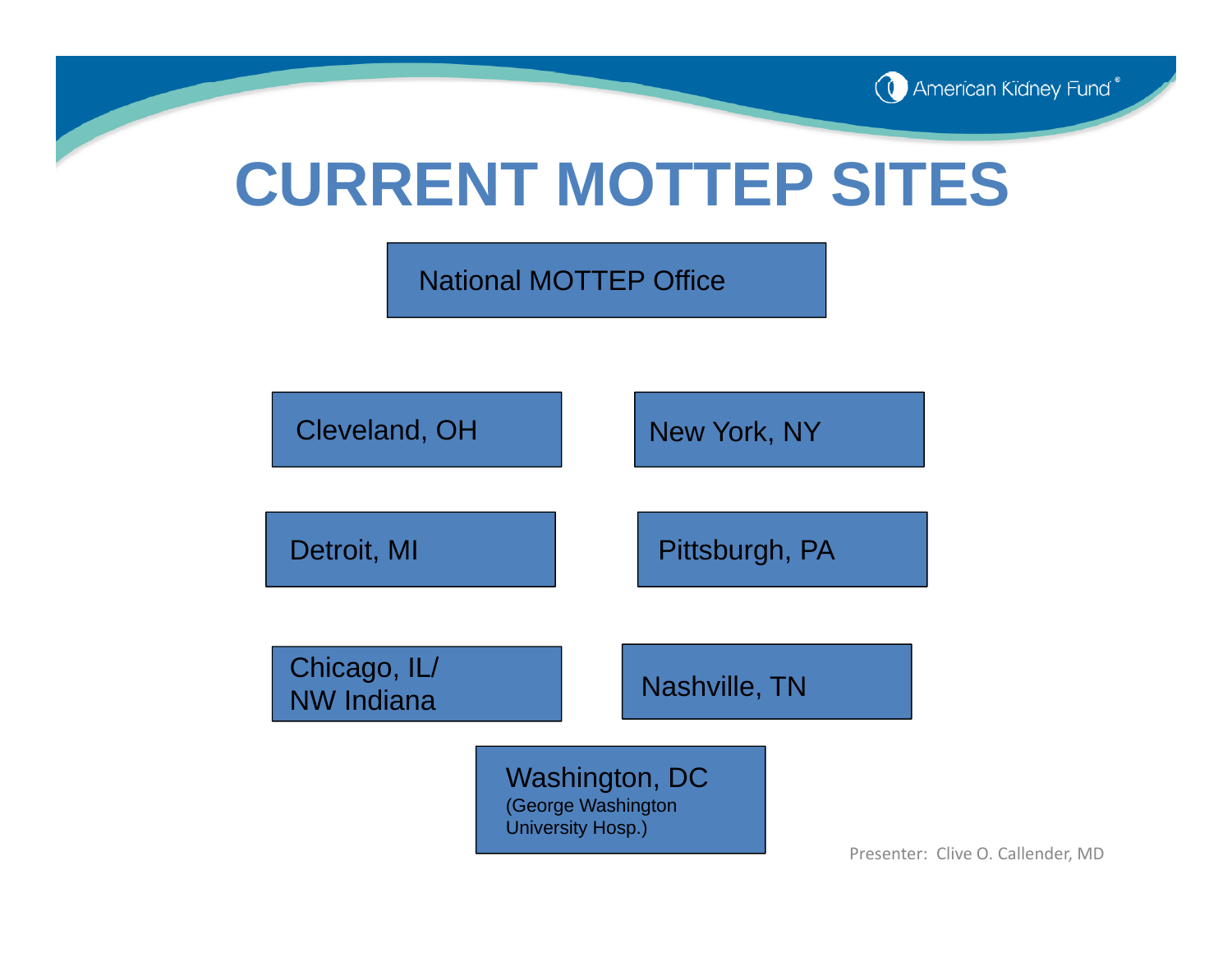

#### **Impact**

• Organizations such as National MOTTEP, The Association of Multicultural Affairs in Transplantation, The Washington Regional Transplant Community and other Organ Procurement Organizations using special observances such as National Minority Donor Awareness Week, the Triple A Effect (Awareness, Action, Accountability) and Community Education and Empowerment have contributed to increased and sustained donation rates.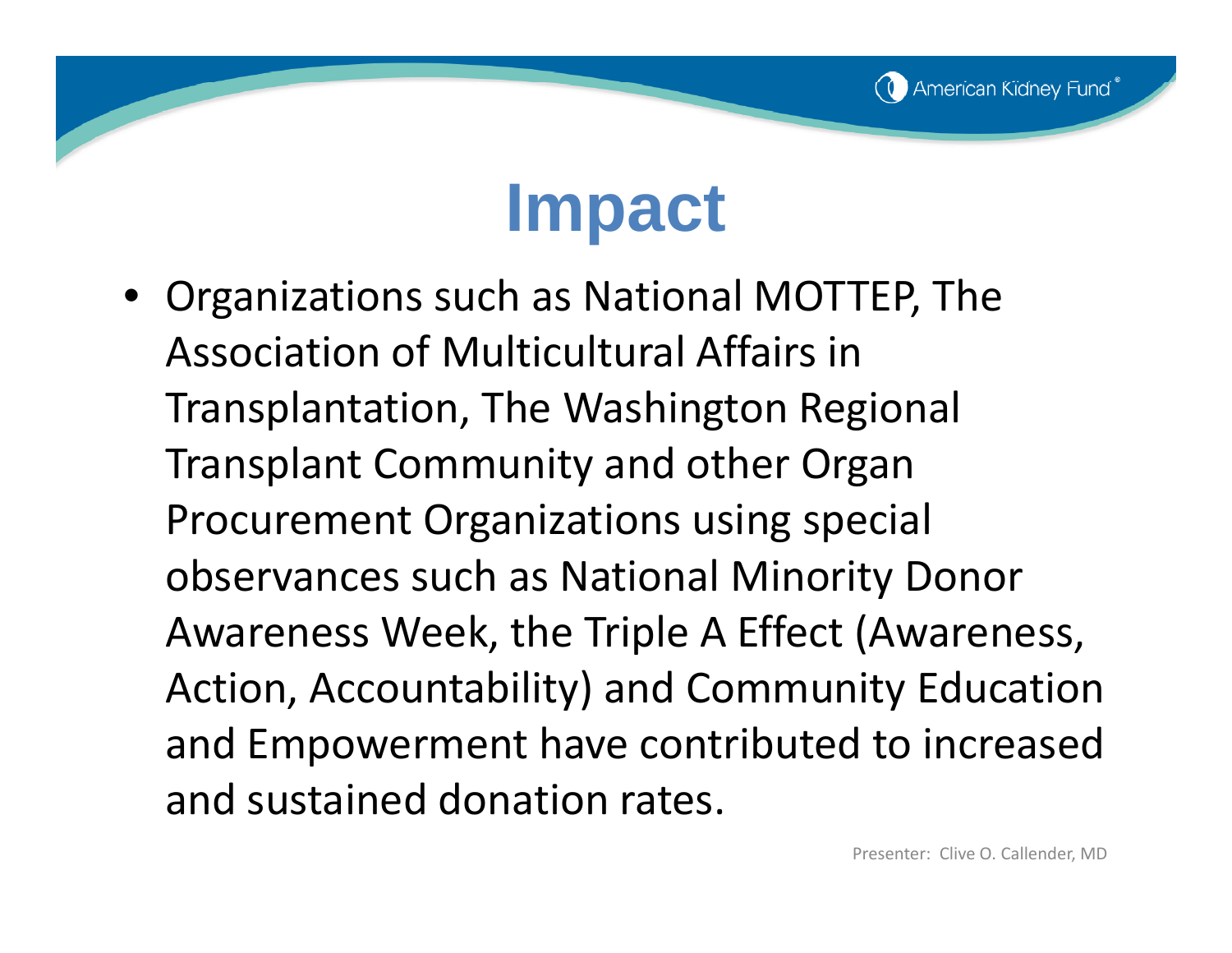# **UNOS Data**

• Based upon the data retrieved from the United Network for Organ Sharing in 2010, Blacks were ranked above Whites and other ethnic minority populations as the number one ethnic group of organ donors per million within the U.S.

American Kidney Fund®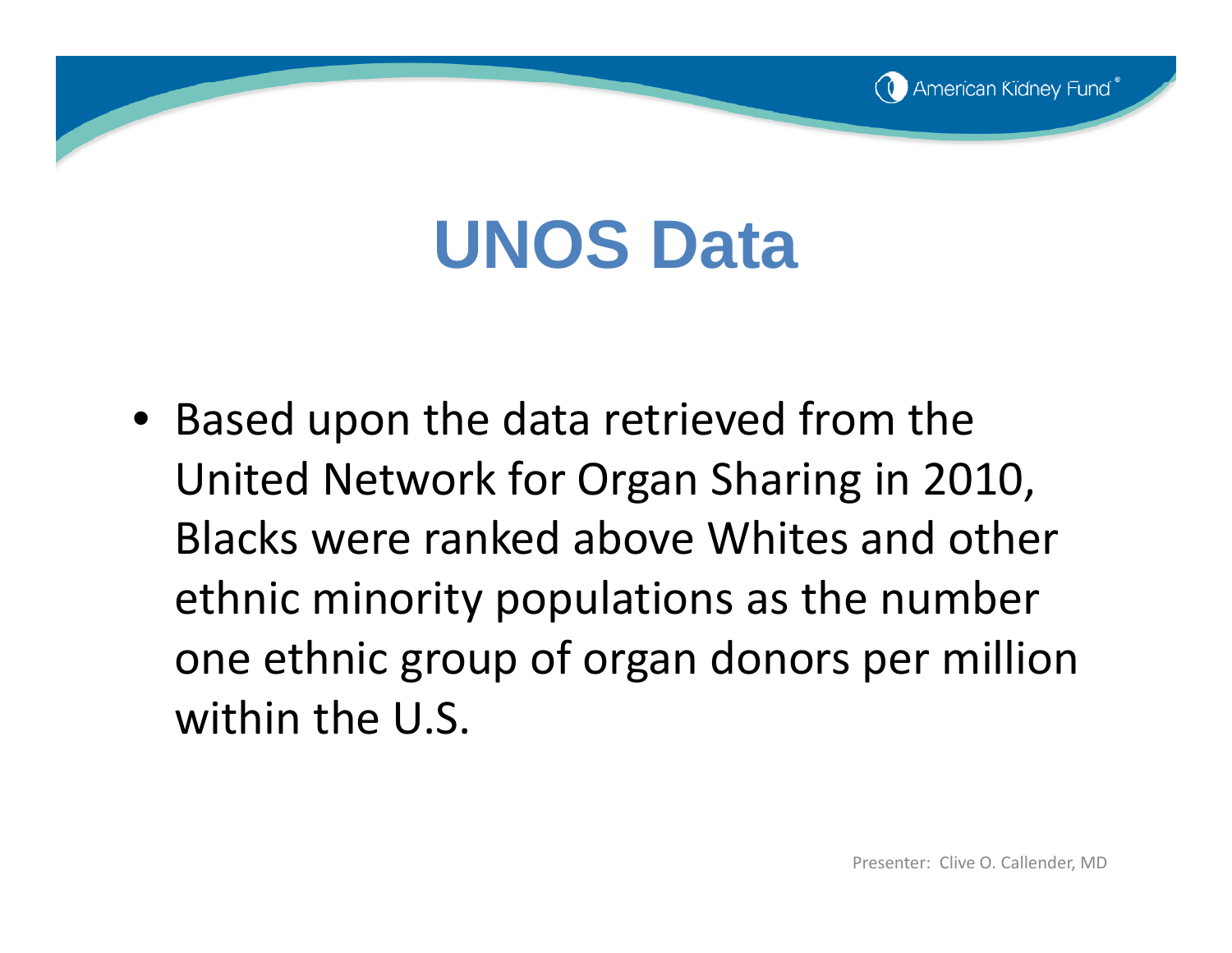

# **Grass Roots Significance**

• This indicates that when a campaign comprised of grass roots face to face presentations and interactions along with media reinforcement is applied, donation rates can be increased and sustained.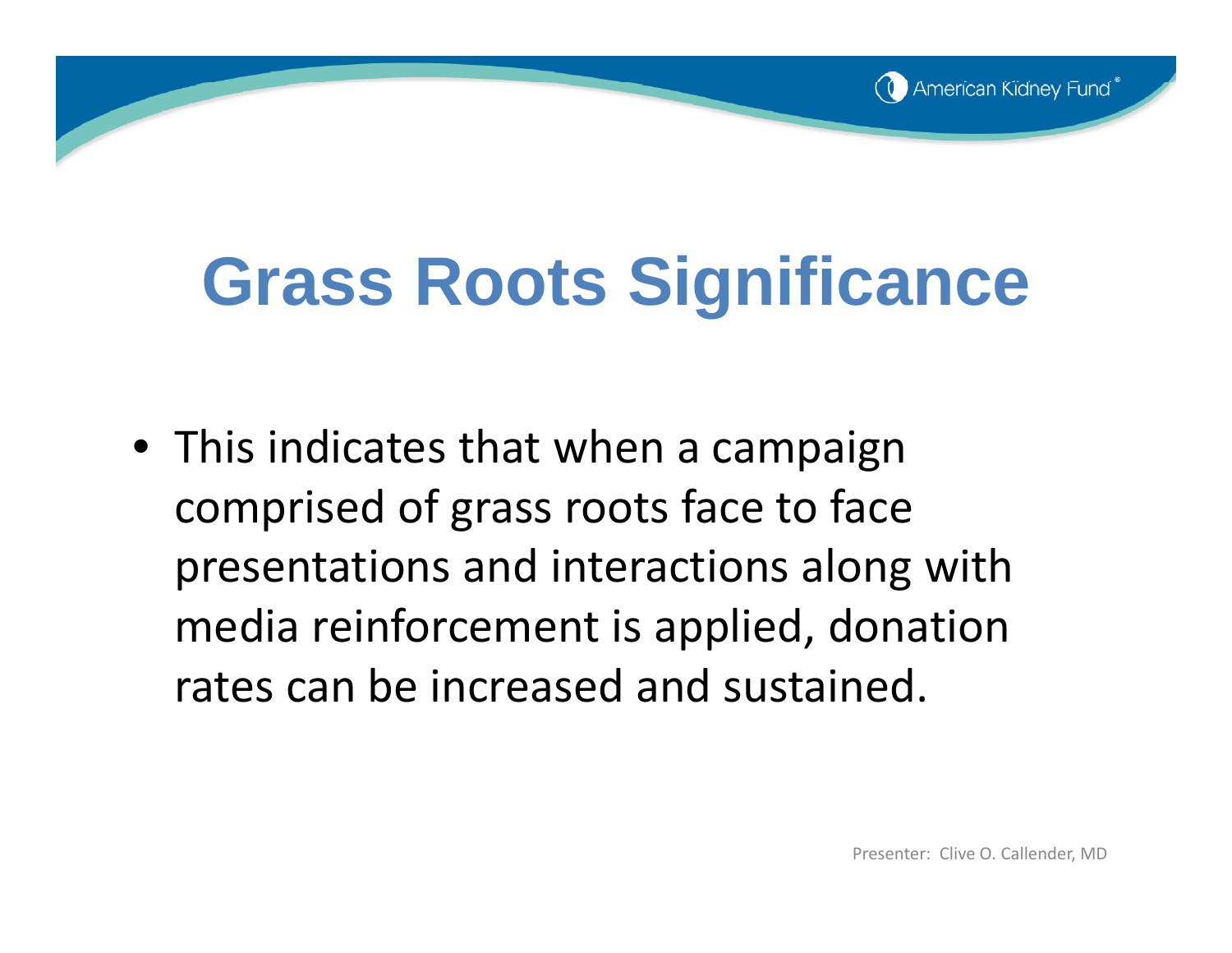

# **Social Media vs. Grass Roots**

• Emphasis on social media with the <u>exclusion</u> of face to face interaction may partially explain the decrease in other ethnic groups.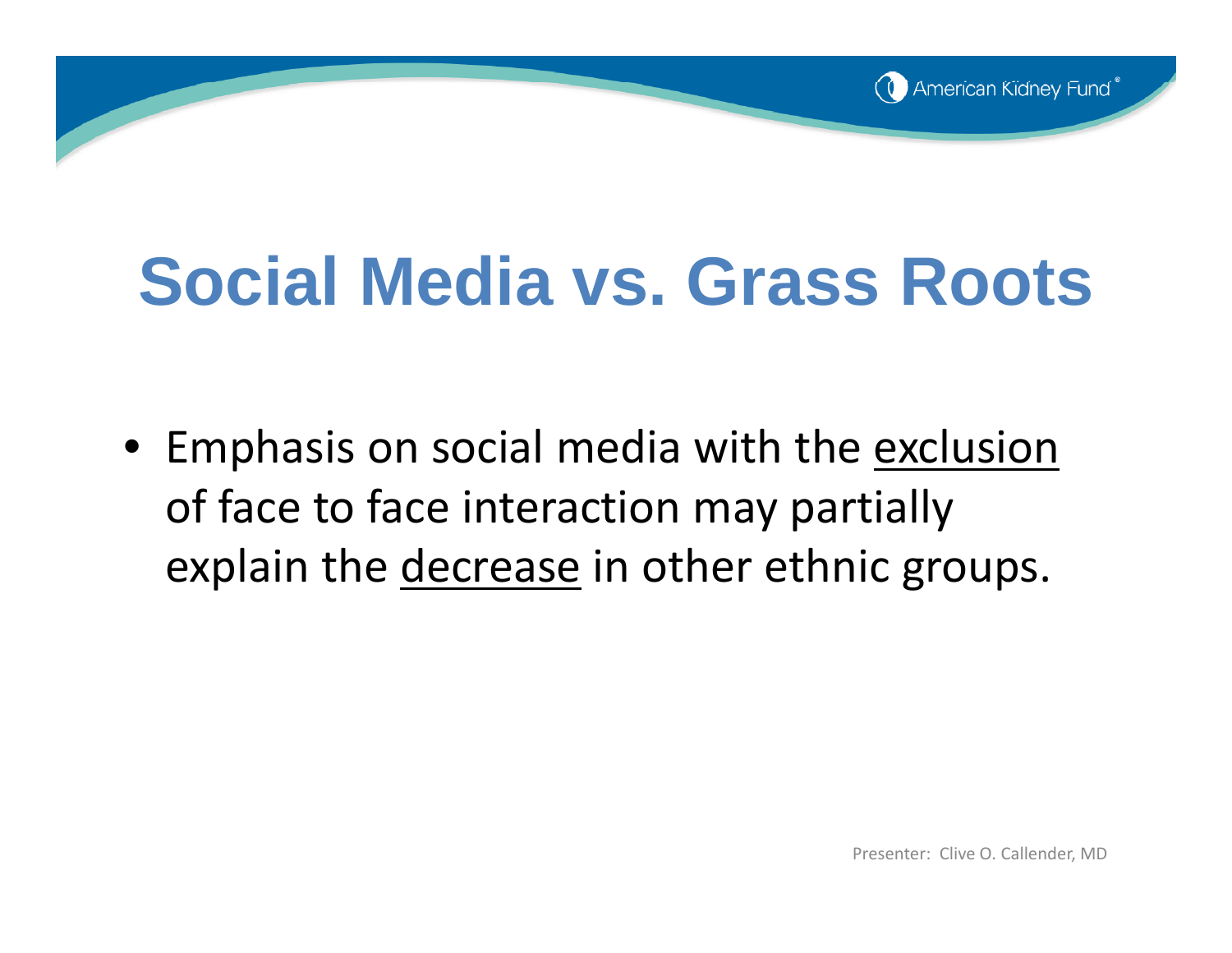**9)** *(New)* **A. The disproportionate affectation of Focal Segmental Glomerulosclerosis (FSGS) in African Americans (MYH ‐ 9 or APOL ‐ 1 Gene) Genovese(2010).**

**B. Microvascular Endothelial Dysfunctionof the afferent arterioles of the glomerulus, Wilcox, Wang and Melancon(2010,2013) are defective in A.A.**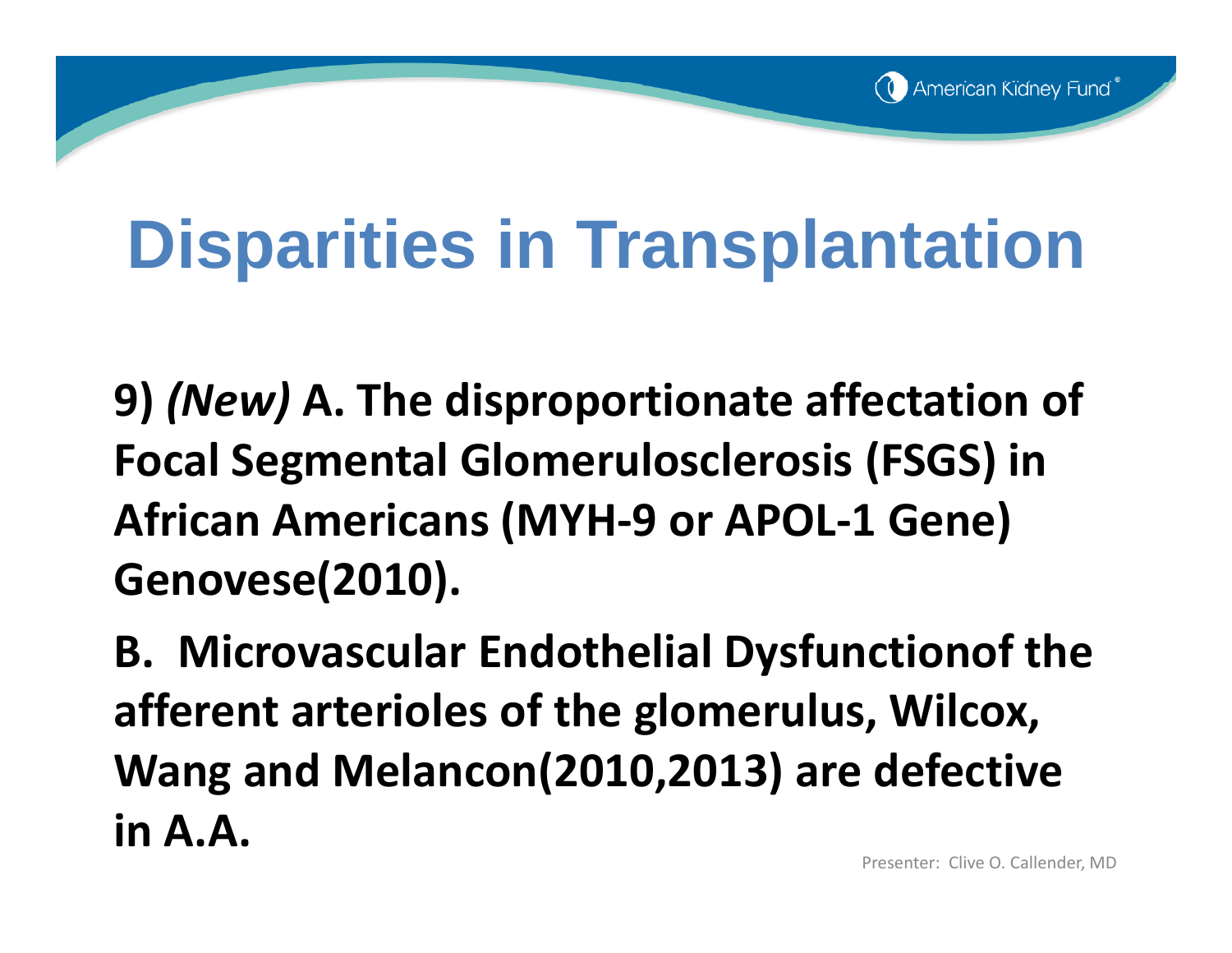**10) Statistically, significant inferior graft survival of A.A. kidneys and other organs when transplanted into A.A. and Caucasians increase minority research funding as previously indicated.**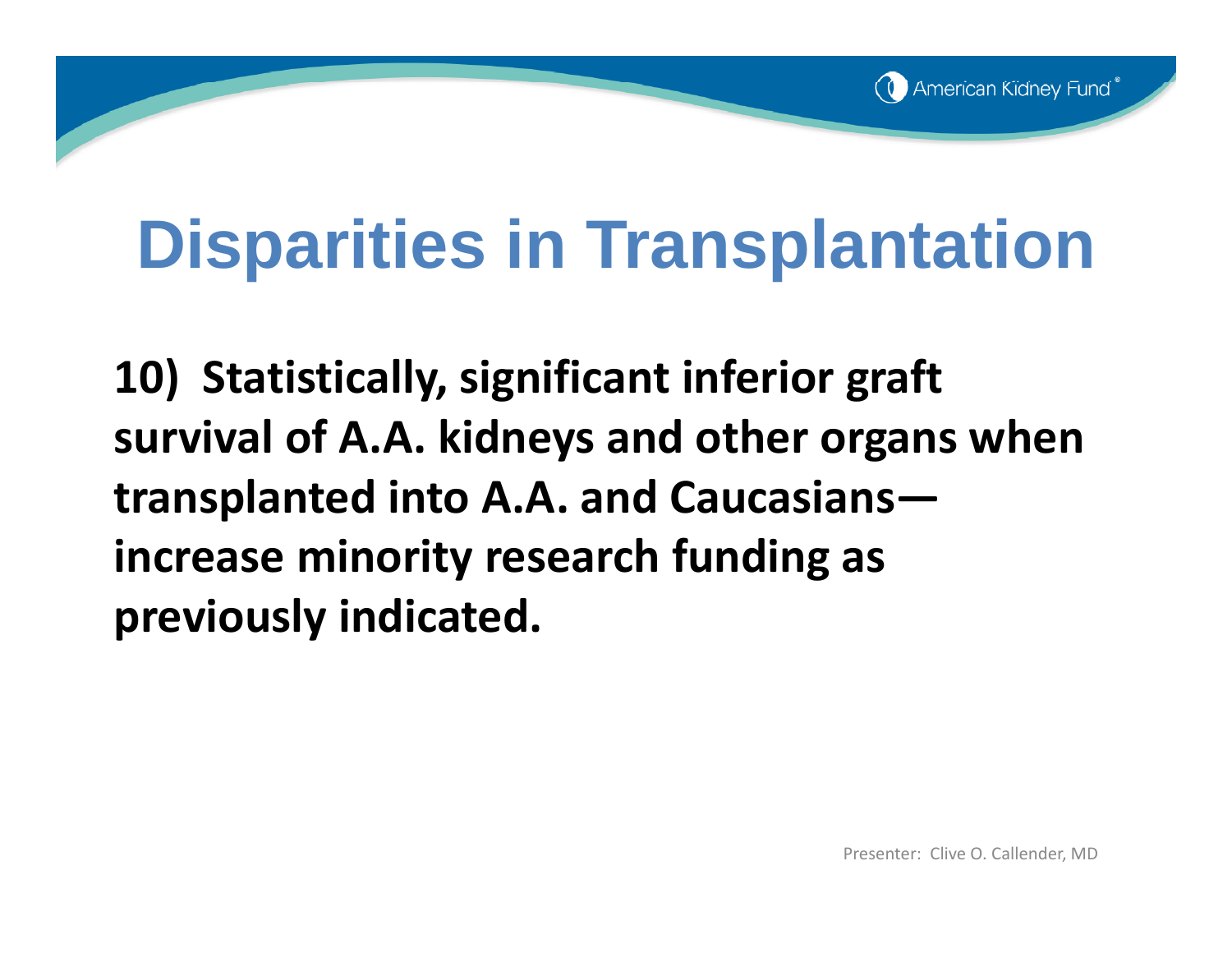**11)** *(Changing)* **Eliminating the inequitable allocation problems ( the national application of the Euro ‐ Transplant Model of Danovitch, Cohen and Smits) will bring us closer than ever before.**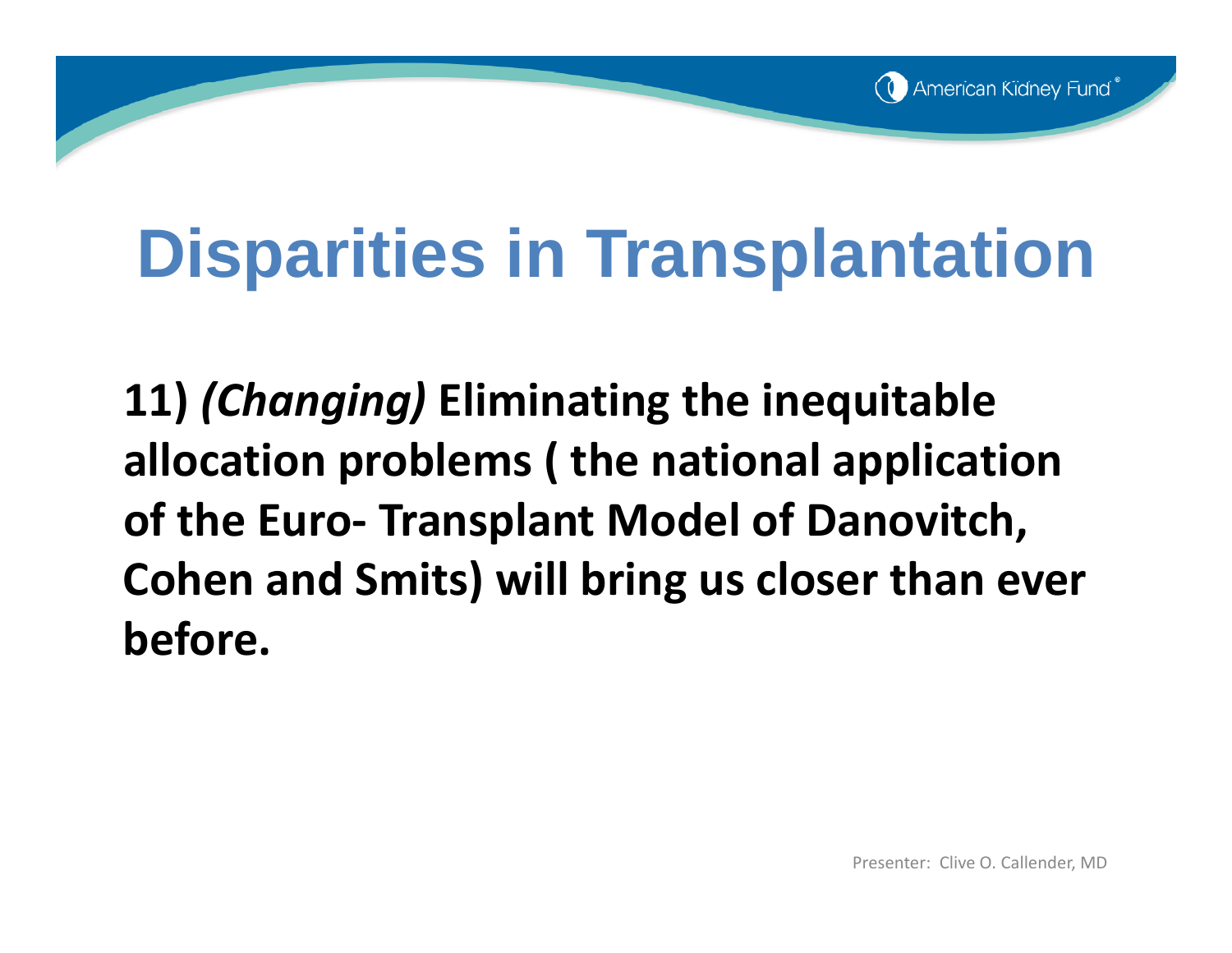#### **12) INSTUTIONALIZED RACISM (I.R.)**

**Alive, well and flourishing, the elimination of the superior/inferior race concept is paramount in order to overcome the negative health consequences of I.R. which may be at the core of all of the majority/minority health disparities. Community education and empowerment of all communities is key.**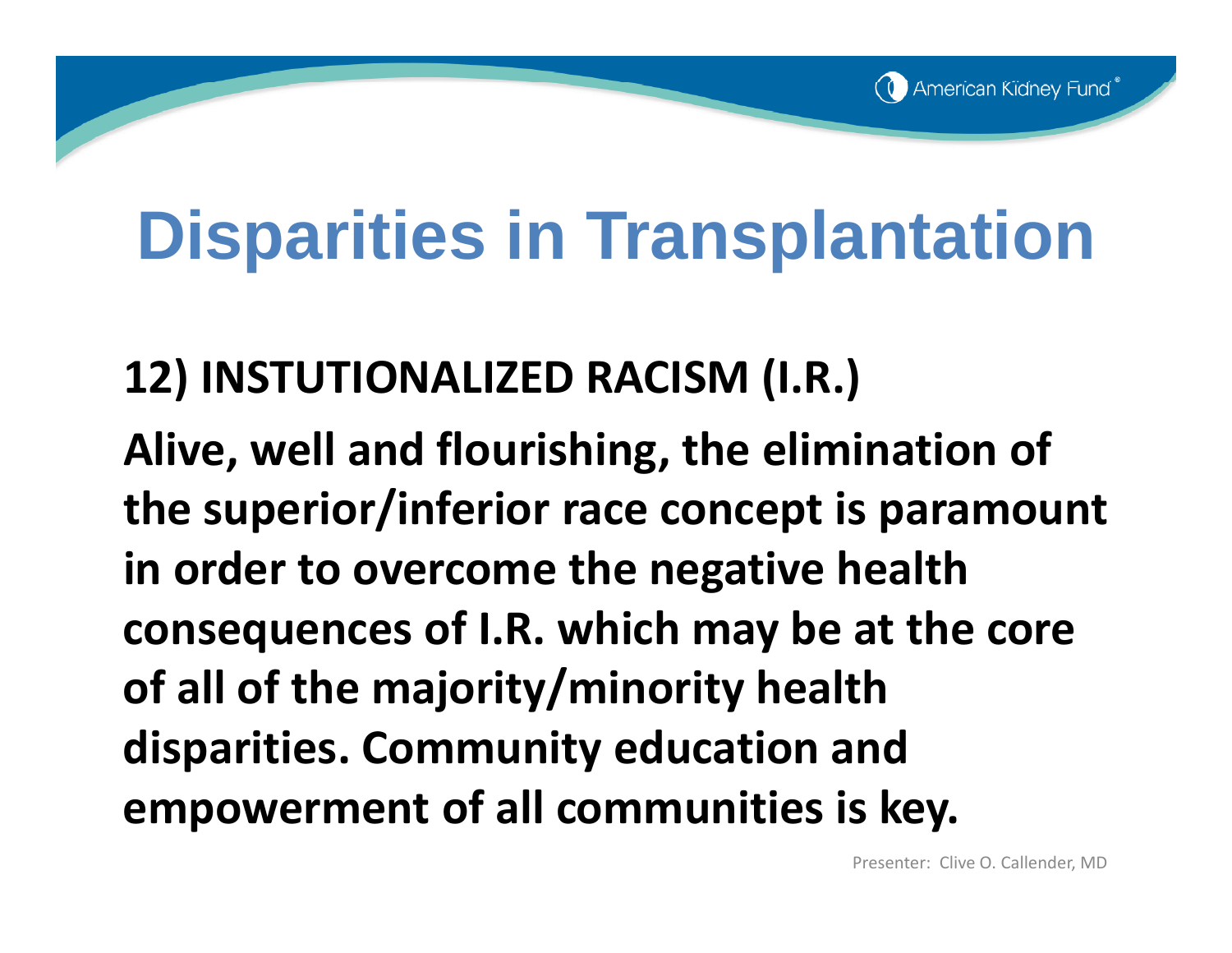**13) The unique post‐transplant drug responses of A.A. when compared and contrasted to Whites (e.g. Blacks on Prograf have twice the incidence rates of diabetes than Whites). Conduct further analysis and research in order to understand and correct.**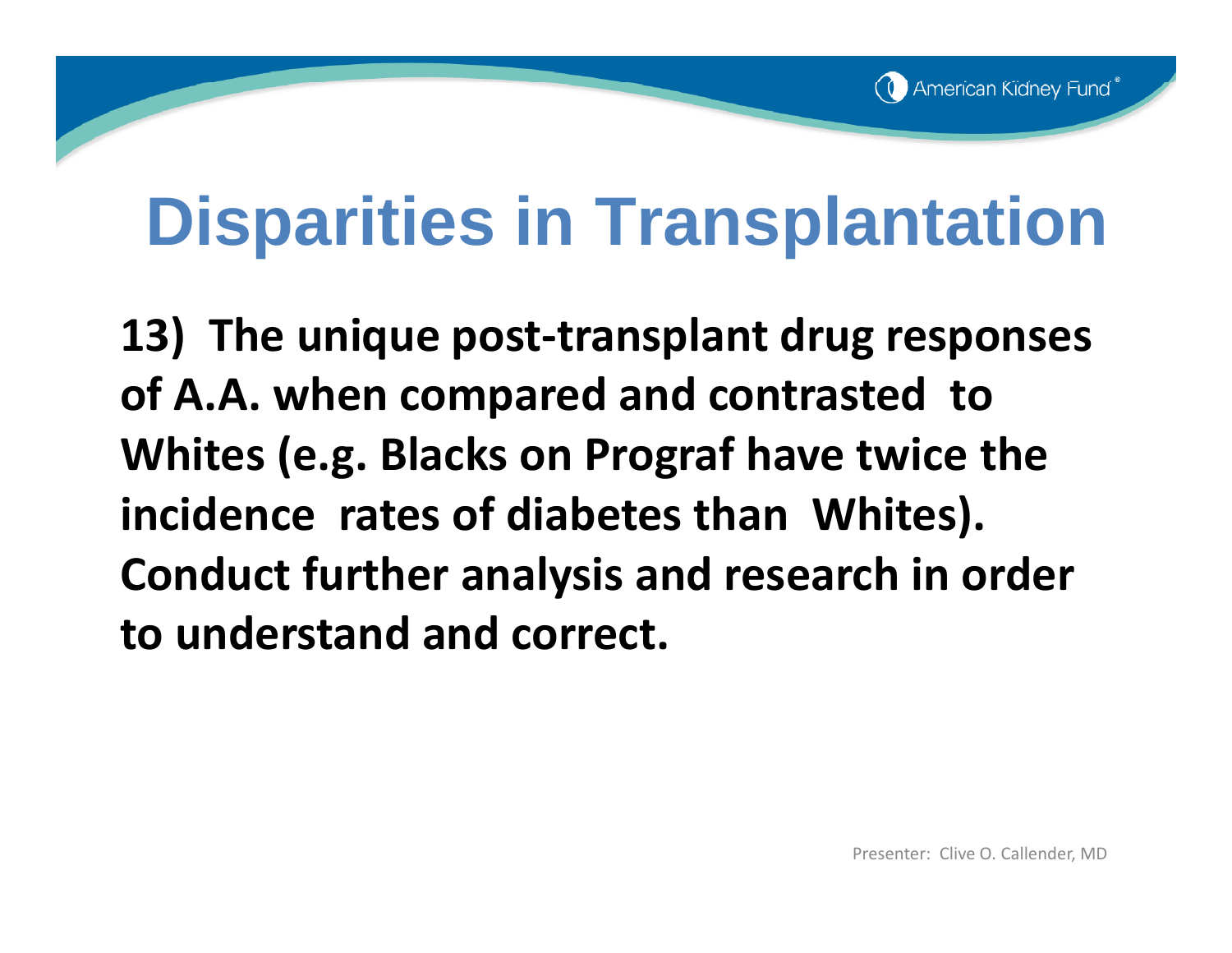

**14)** *(New)* **Understand why Black kidney donors represent 13% of the kidney donors, but 44% of the donors who after kidney donation require dialysis and renal transplantation. Further research and analysis is essential.**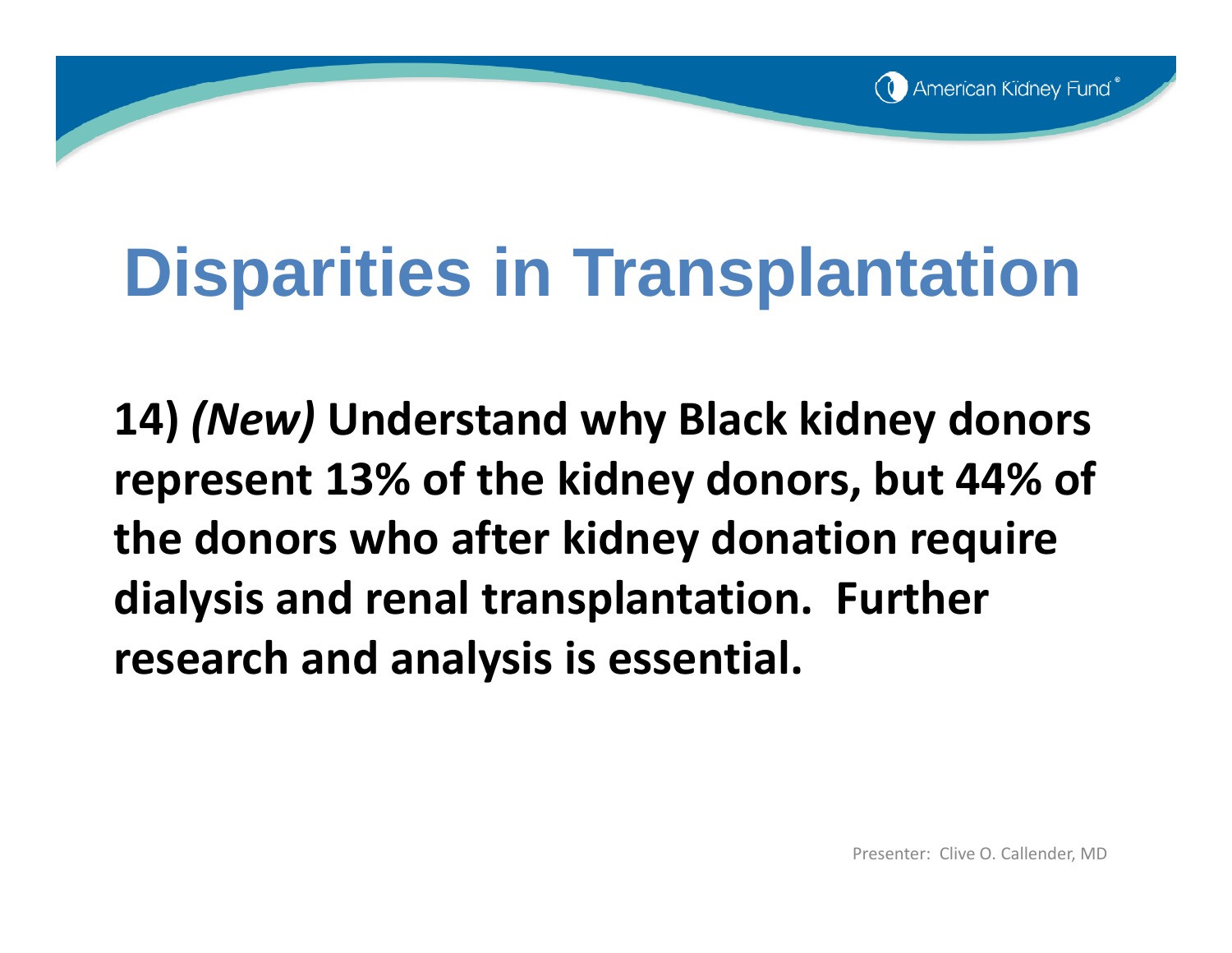

**15)** *(New)* **Recognize and overcome: the impact of gender disparity between male/female organ donors and transplant recipients‐ Community education and empowerment may be one of the first STEPS.**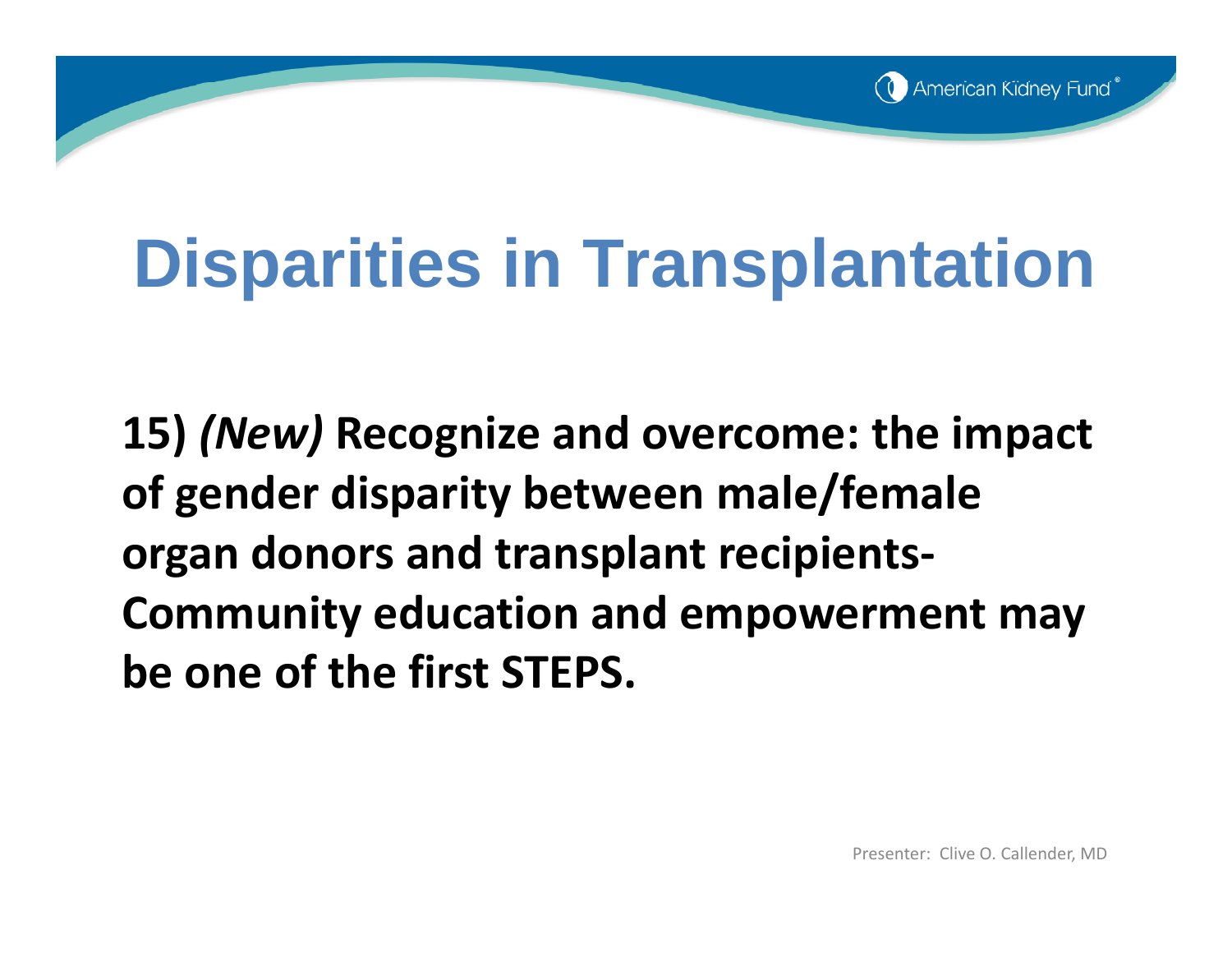## **Gender**

Gender (sex differences) affect graft outcomes in kidney transplant recipients.

• Female recipients, as compared with male recipients have <sup>a</sup> 10% increased odds for acute rejection during the  $1^{\rm st}$  6 months after transplantation.

(C) American Kidney Fund®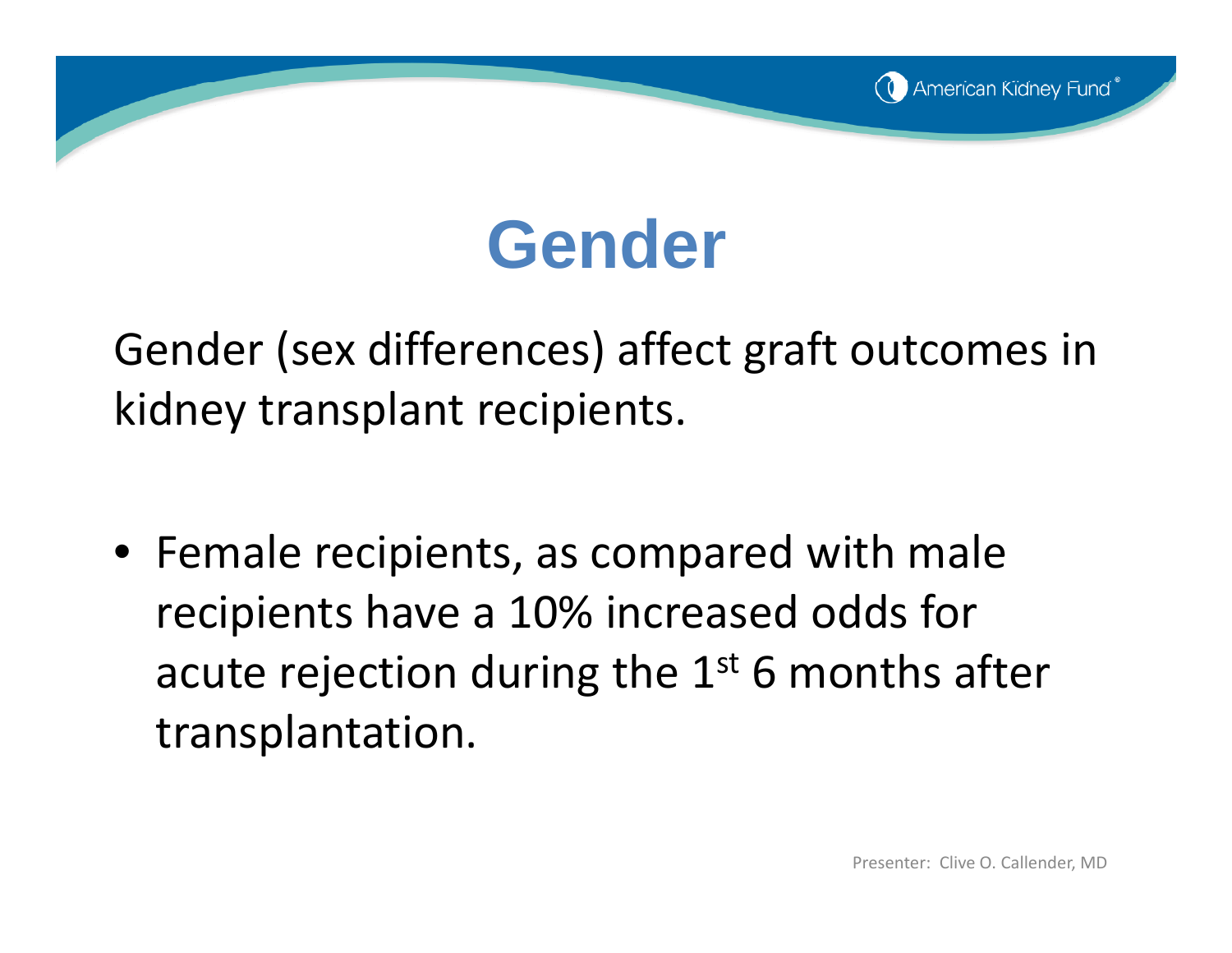

#### **Gender**

- Female recipients have <sup>a</sup> 10% lower risk of graft loss secondary to chronic allograft failure than males.
- Female recipients have <sup>a</sup> greater reduction in the risk of chronic graft failure by using mycophenolic acid [Cellcept] when compared with men.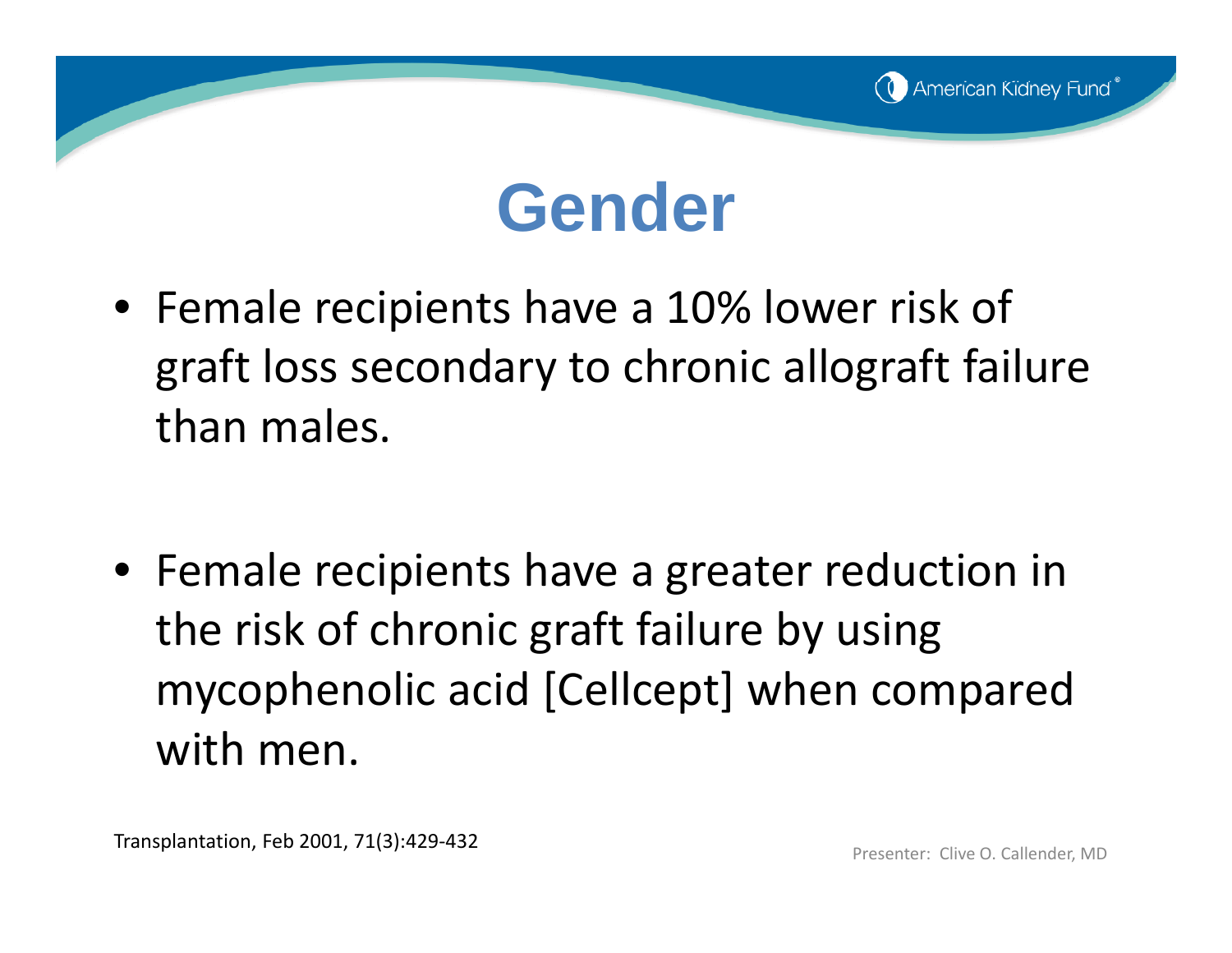



Conclusions drawn by Dr. Jeremiah D. Monper, Pharm D., PAD, University, California, San Diego, La Jolla, California:

- Differences in drugs and their metabolism rates in commonly used transplant meds require the need to identify (sex) gender in dosing.
- Additional research is needed to further elucidate the mechanism for these sex differences in dosing recommendations.Presenter: Clive O. Callender, MD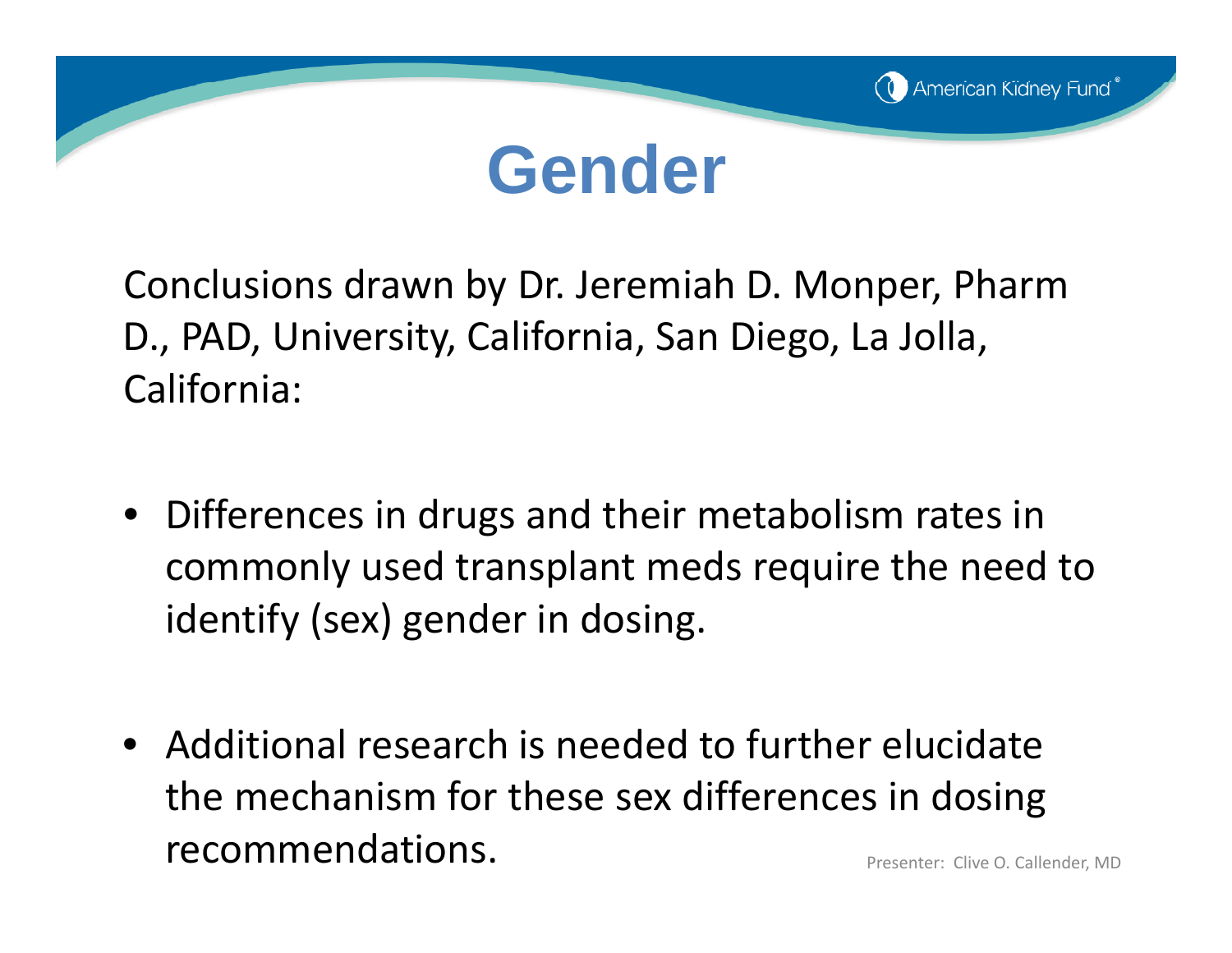

#### **Gender**

• A better understanding of these gender (sex) differences will speed up the individualization of treatment for transplant outcomes.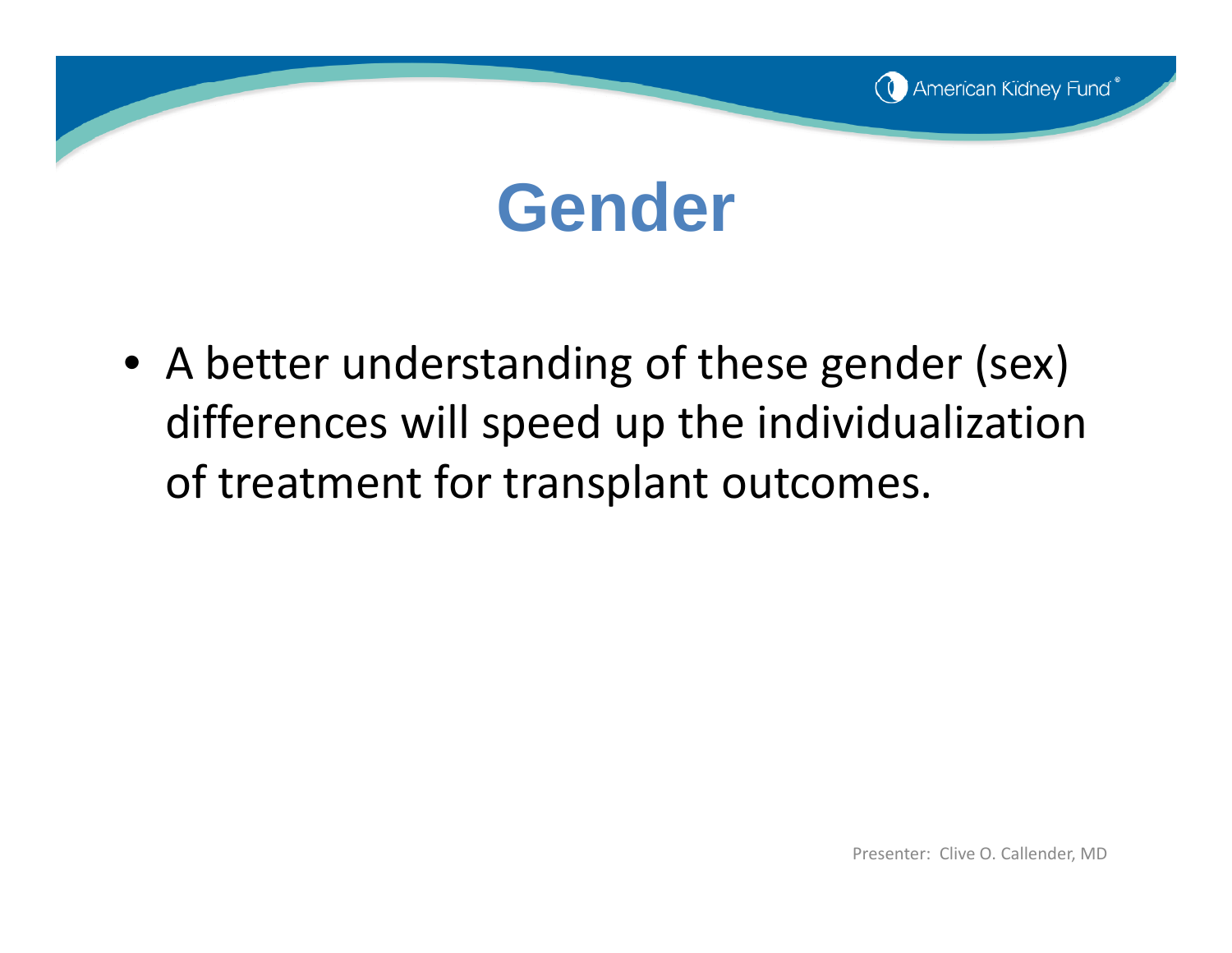#### **16) NON COMPLIANCE**

**Blacks continue to be no more non compliant with immunosuppressant therapy than any other ethnic group, (Greenstein, Siegal (1998)). Younger patients <20 and those patients with lower income were the groups found to be least likely to be compliant with immunosuppressant therapy for transplantation (Chisolm, et al., 2004, 2005) (Goldfarb‐Rumyantzev (2010) Russell, et al 2013).**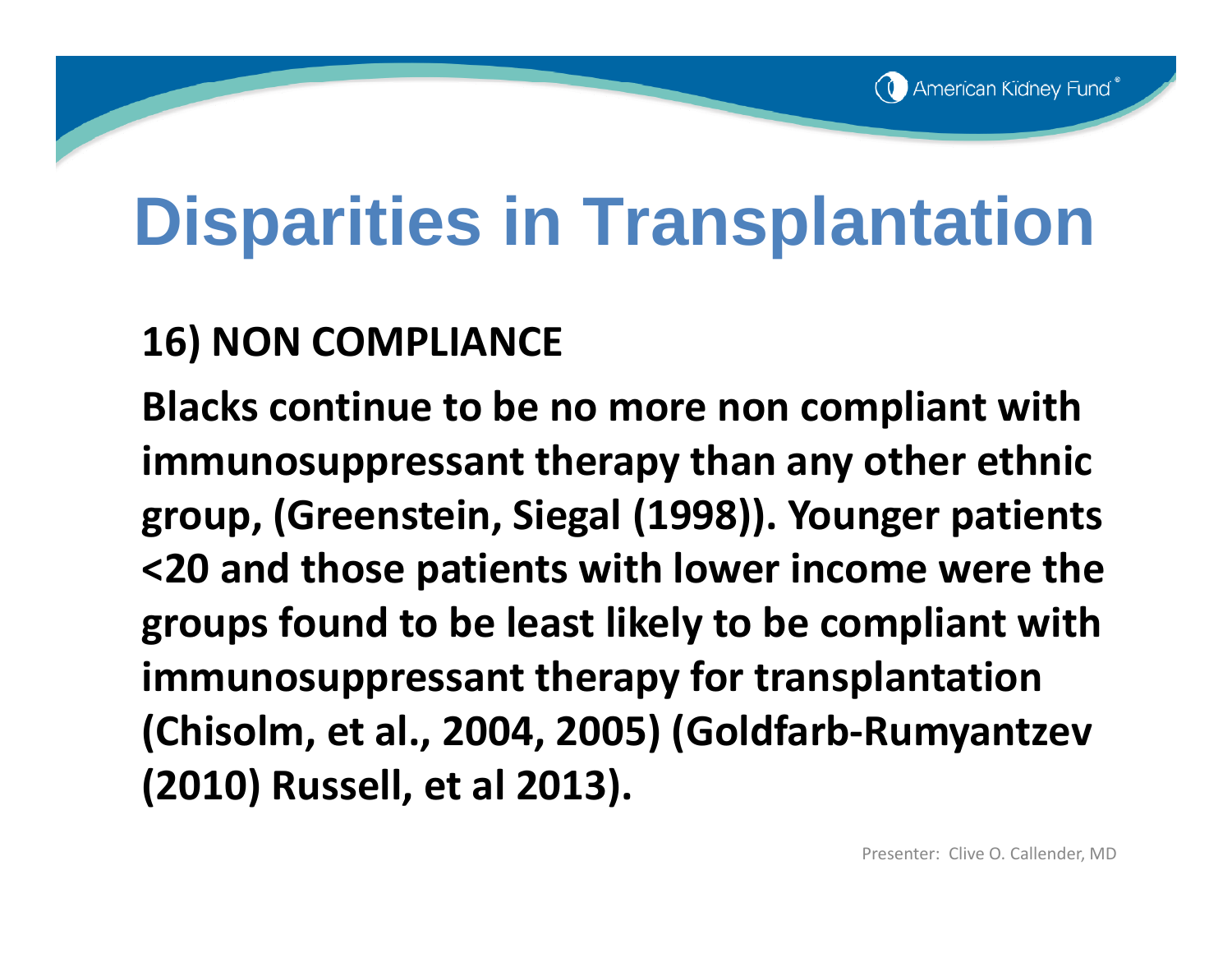

#### **17) A rationale for age‐adapted immunosuppression in organ transplants.**

SRTR Data – 1991 – 2011

Donors age greater than 50 increased by 200% Donors age less than 50 decreased by 76% Standard criteria donors now less than 50% donors

- $\overline{\phantom{a}}$ Stefon G. Tullus, MD, PhD
- ‐Edgar Milford, MD, PhD

AJT ‐ 2013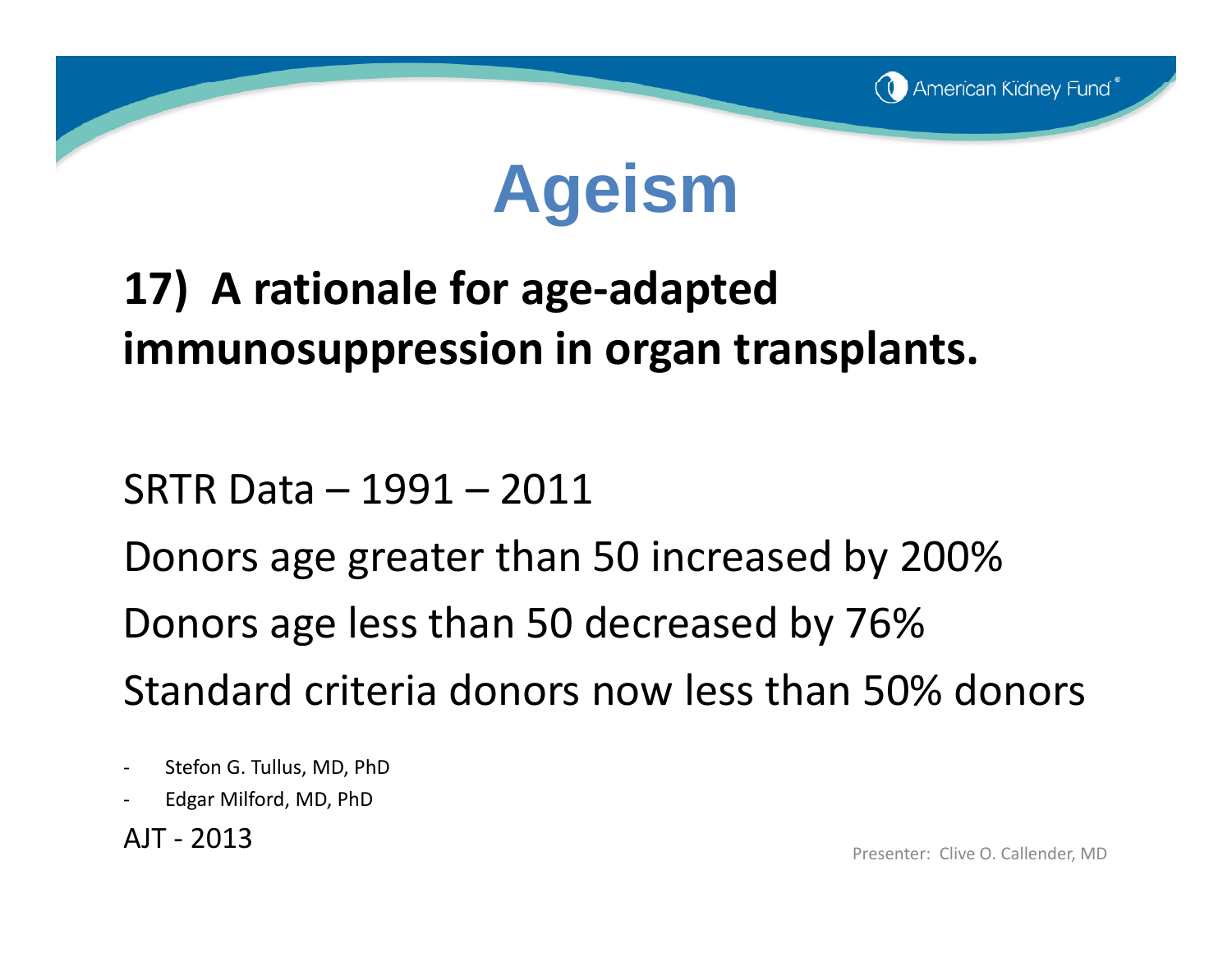

### **Ageism**

• As donors age increases over 50, the rejection rate increases.

• As the recipient age increases over 50, the rejection rate decreases.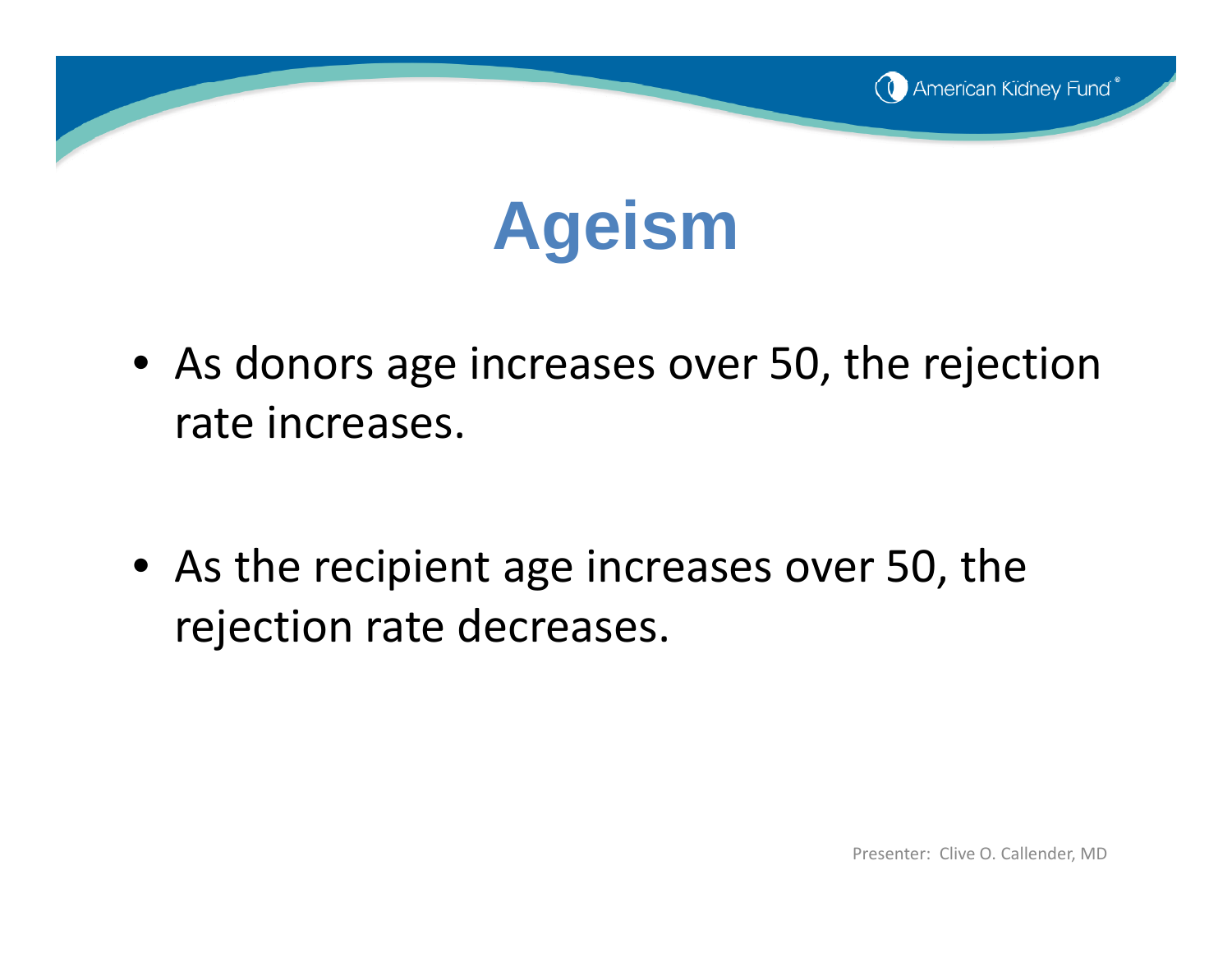



- As the donor age increases so does the immunogenicity of the kidney and the incidence of rejection.
- Older donor APC's exert a more vigorous allo‐immune response.
- • Intra‐graft dendritic cells of older donors have <sup>a</sup> response rate that is aggressive and they release IL‐17A which promotes rejection.
- • Older Recipients release more suppressor cells and tolerogenic factors.

Slegtenhorst, B, Tullus, SG. Transplantation, 2014 Heinbakel, T, Tullus, SG. Transplant International, 2013 Bedi, D and others, Transplantation, 2015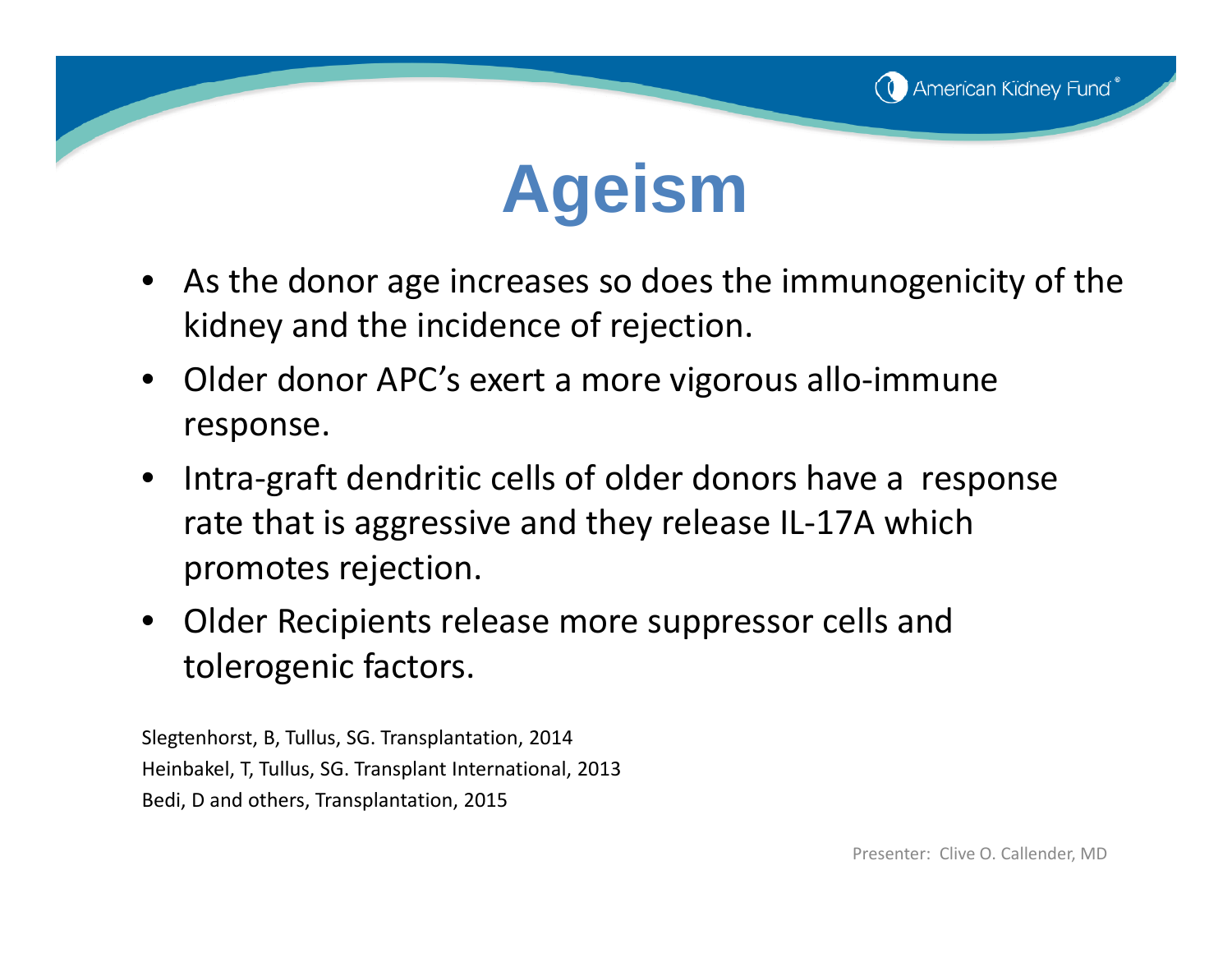

# **Summary and Conclusion on Ageism**

As the age of the donor increases, the immunogenicity of the organ increases along with the incidence of rejection.

As the age of the recipient increases, the likelihood of transplant tolerance increases and the likelihood of rejection decreases.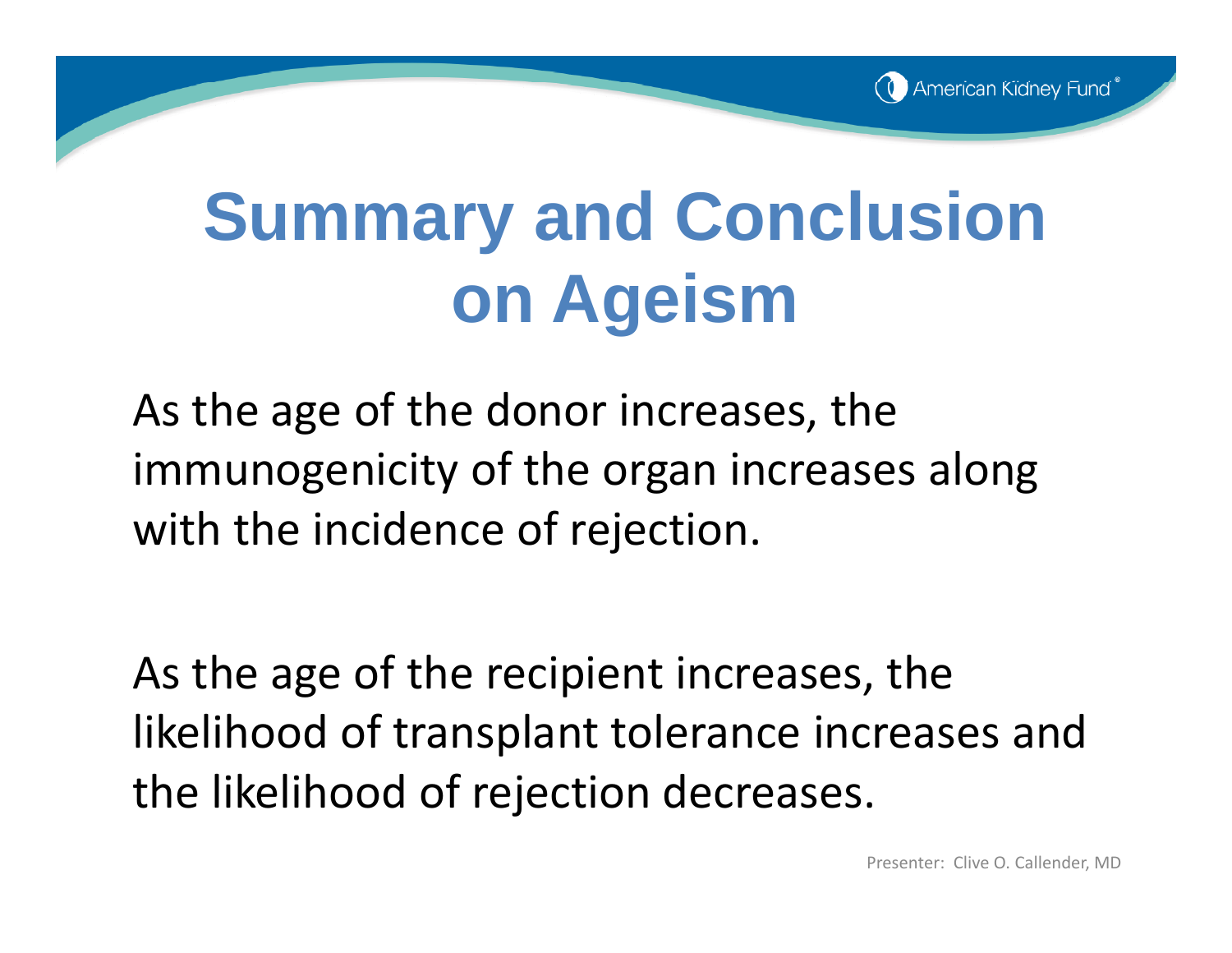

#### **Additional References**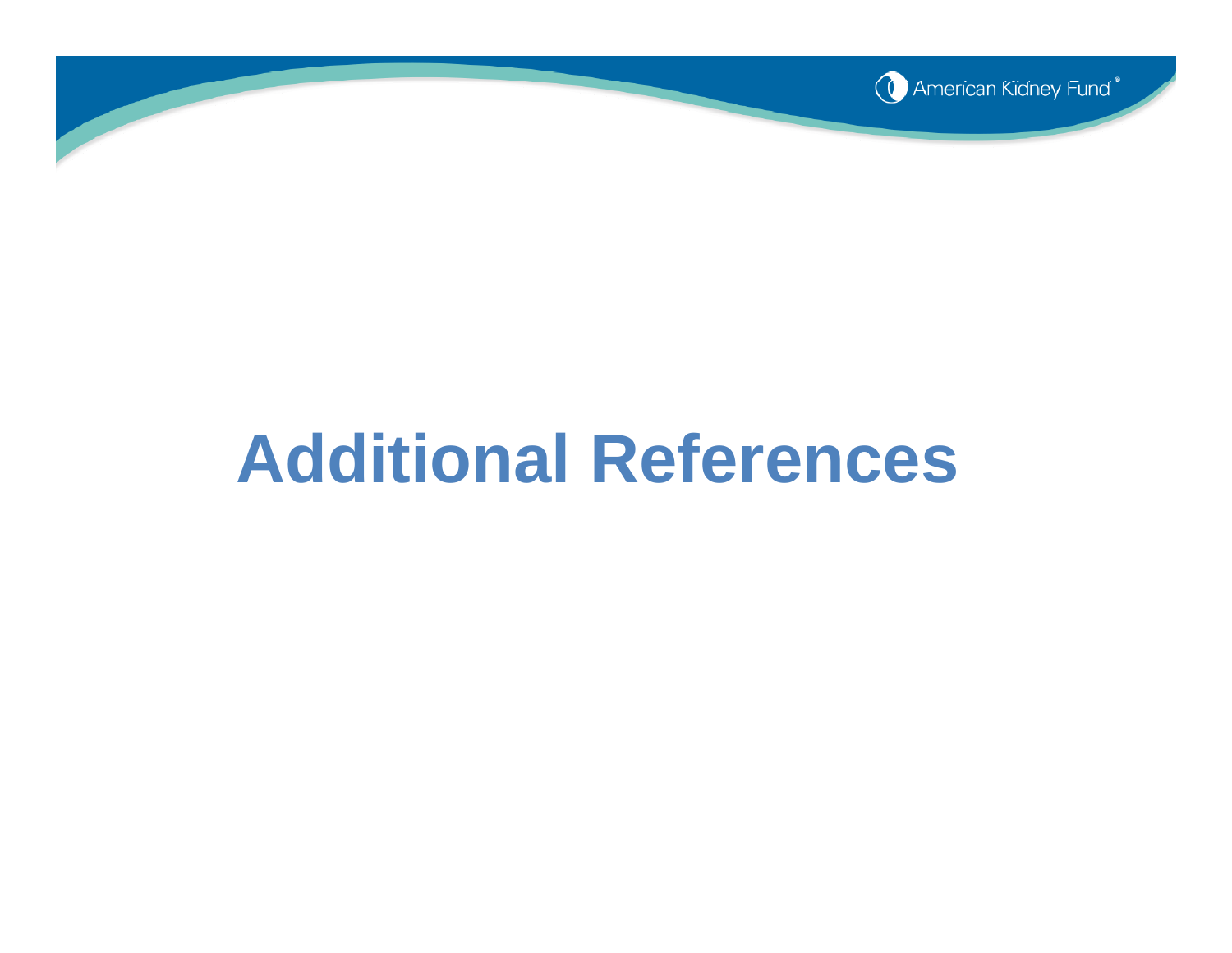#### *"BE BLESSED MODEL"*

**C** American Kidney Fund<sup>®</sup>

#### *Biopsychosocial-Spiritual Sub-domains*

| B <u>iology</u> : | Functional status of organ systems, organs, tissues, cells, cellular inclusions and organelles                                                                    |
|-------------------|-------------------------------------------------------------------------------------------------------------------------------------------------------------------|
|                   | E nvironment: Elements of physical and social settings that serve as contextual factors and may precipitate,<br>behavioral, affective and physiological responses |
| <b>B</b> eliefs:  | Ideas about the self, others, and the world that are held to be true; cognitions, reasoning and planning<br>skills, and outlook                                   |
| L ifestyle:       | Health-enhancing and health-compromising behaviors                                                                                                                |
|                   | Experiences: Events (single, intermittent, recurring, or continuous) that may have cumulative beneficial (allostasis)                                             |
|                   | or harmful effects (allostatic load)                                                                                                                              |
| S pirituality:    | Concerned with quest for meaning, purpose and significance; the sacred, the transcendent and the<br>metaphysical                                                  |
| Stress:           | Behavioral, affective and physiological responses to stimulus conditions that are perceived as<br>damaging, challenging, threatening, or demanding                |
| E motions:        | Positive and negative affective states                                                                                                                            |
| Desires:          | Appetitive motivational state that an individual seeks to satisfy<br>Presenter: Clive O. Callender, MD                                                            |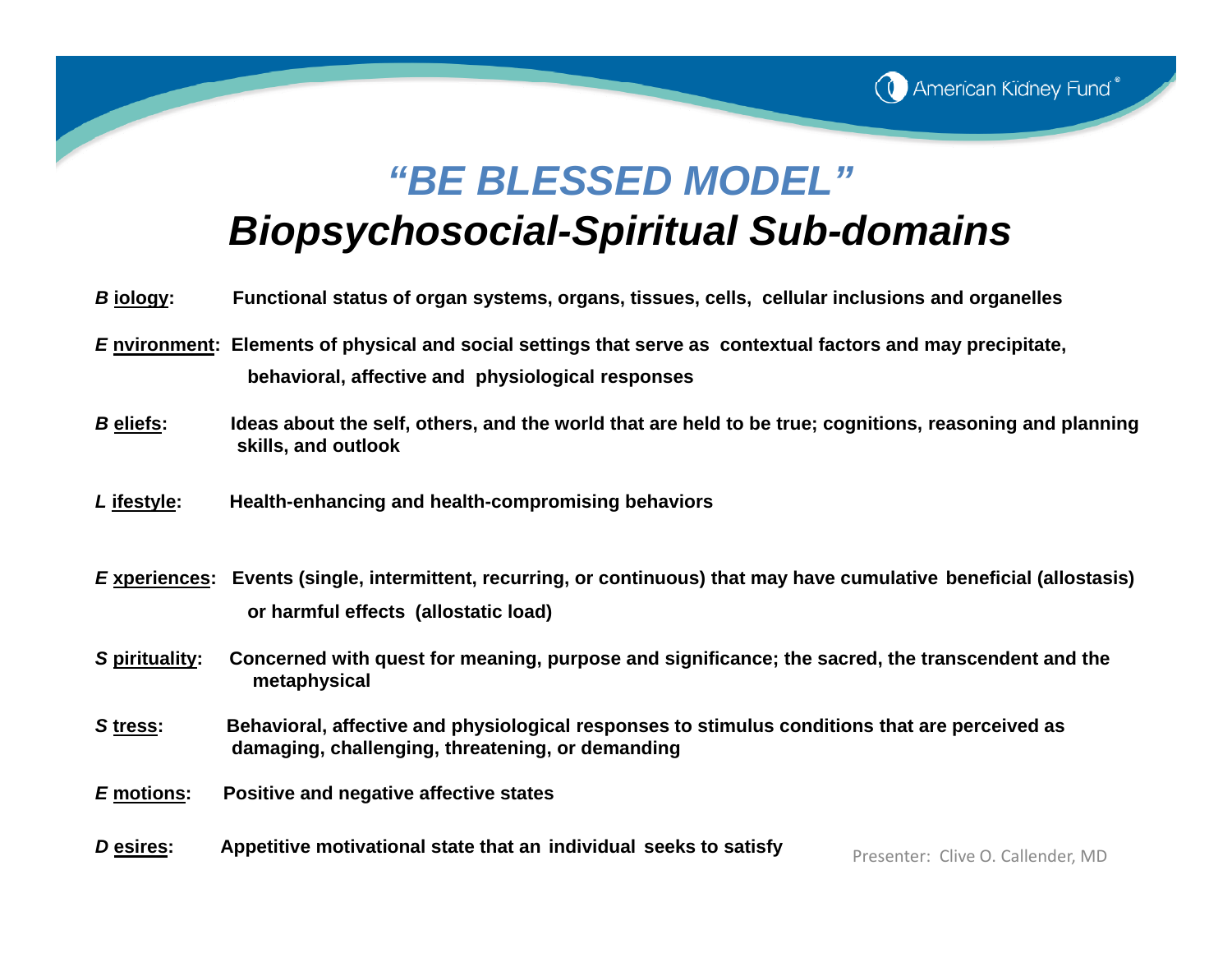

# **UNOS DATA Organ Donors Per Million**

Table 5

|      | White    |            |            | Black    |            | Hispanic   |          | Asian      |            |          |            |            |
|------|----------|------------|------------|----------|------------|------------|----------|------------|------------|----------|------------|------------|
| Year | # donors | Population | Doners PMP | # donors | Population | Doners PMP | # donors | Population | Doners PMP | # donors | Population | Doners PMP |
| 1999 | 6,835    | 226,861    | 30.13      | 959      | 35,470     | 27.04      | 1,010    | 32,832     | 30.76      | 176      | 11,279     | 15.60      |
| 2000 | 6,978    | 224,611    | 31.07      | 932      | 34,862     | 26.73      | 992      | 31,337     | 31.66      | 194      | 10,820     | 17.93      |
| 2001 | 7,128    | 230,290    | 30.95      | 1,043    | 36,247     | 28.77      | 1,082    | 36,972     | 29.27      | 183      | 10,983     | 16.66      |
| 2002 | 7,070    | 232,647    | 30.39      | 1,129    | 36,746     | 30.72      | 1,138    | 38,222     | 29.77      | 176      | 11,559     | 15.23      |
| 2003 | 7,018    | 234,241    | 29.96      | 1,140    | 37,082     | 30.74      | 1,215    | 39,373     | 30.86      | 201      | 11,933     | 16.84      |
| 2004 | 7,165    | 236,064    | 30.35      | 1,195    | 37,496     | 31.87      | 1,306    | 40,754     | 32.05      | 230      | 12,321     | 18.67      |
| 2005 | 7,177    | 237,855    | 30.17      | 1,300    | 37,909     | 34.29      | 1,416    | 42,082     | 33.65      | 200      | 12,687     | 15.76      |
| 2006 | 7,354    | 239,746    | 30.67      | 1,392    | 38,343     | 36.30      | 1,482    | 43,693     | 33.92      | 221      | 13,159     | 16.79      |
| 2007 | 7,126    | 241,167    | 29.55      | 1,294    | 38,756     | 33.39      | 1,493    | 44,853     | 33.29      | 216      | 13,366     | 16.16      |
| 2008 | 6,970    | 242,639    | 28.73      | 1,308    | 39,059     | 33.49      | 1,422    | 46,228     | 30.76      | 241      | 13,549     | 17.79      |
| 2009 | 6,689    | 244,298    | 27.38      | 1,316    | 39,641     | 33.20      | 1,385    | 47,655     | 29.06      | 235      | 14,014     | 16.77      |
| 2010 | 6,558    | 242,295    | 27.07      | 1,427    | 40,358     | 35.36      | 1,300    | 50,810     | 25.59      | 224      | 15,239     | 14.70      |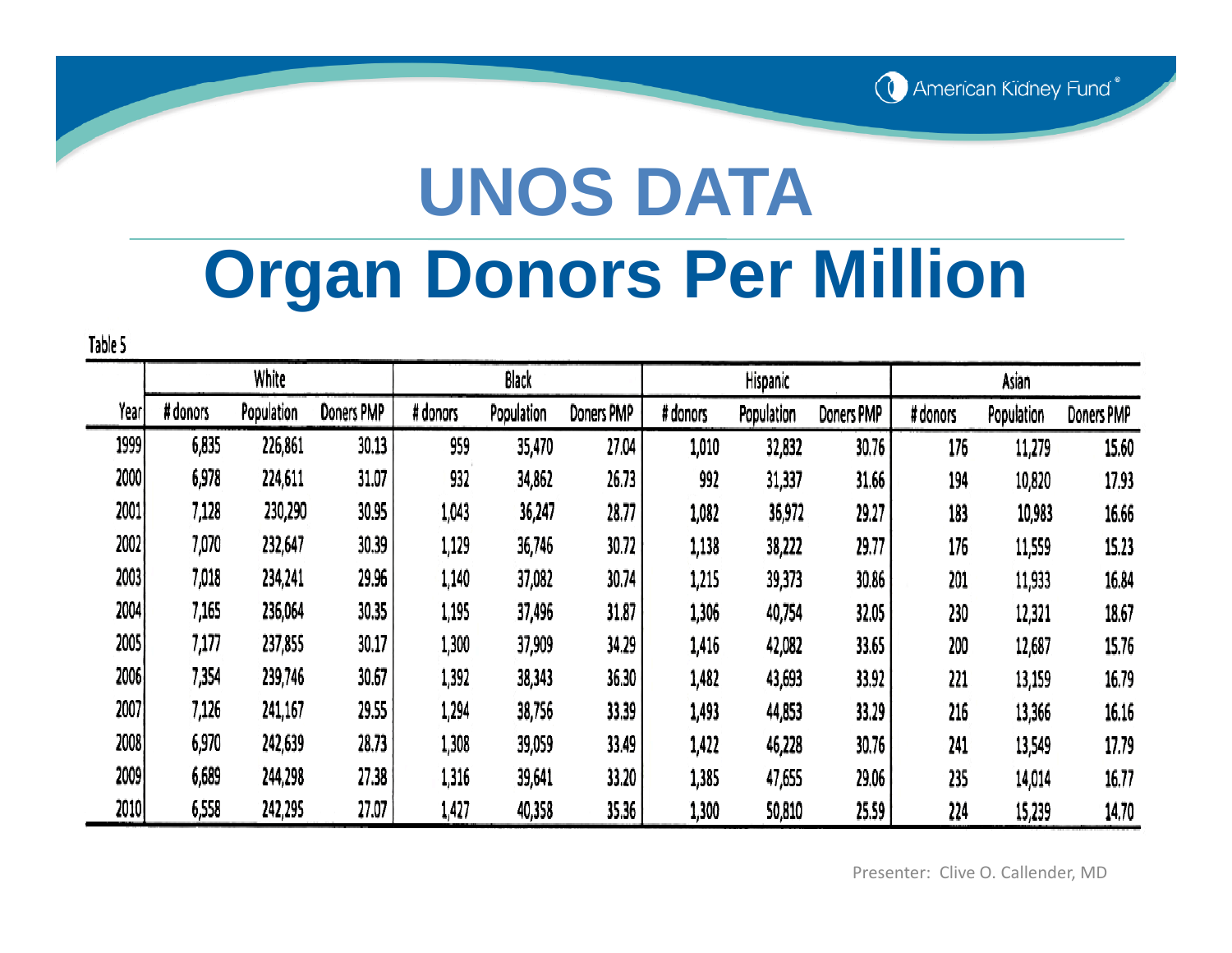

# Questions?

Presenter: Clive O. Callender, MD